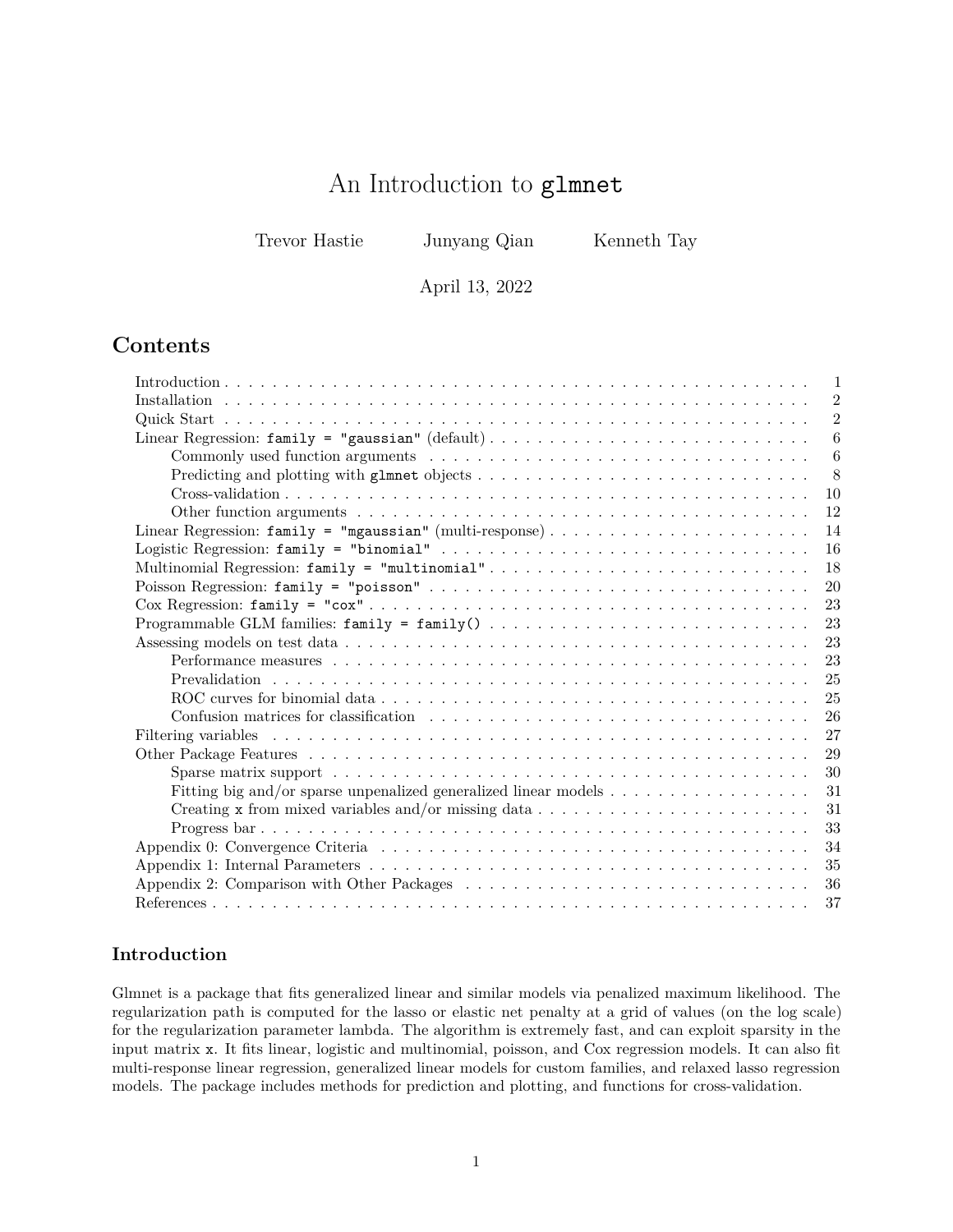The authors of glmnet are Jerome Friedman, Trevor Hastie, Rob Tibshirani, Balasubramanian Narasimhan, Kenneth Tay and Noah Simon, with contribution from Junyang Qian, and the R package is maintained by Trevor Hastie. A MATLAB version of glmnet is maintained by Junyang Qian, and a Python version by B. Balakumar (although both are a few versions behind).

This vignette describes basic usage of glmnet in R. There are additional vignettes that should be useful:

- ["Regularized Cox Regression"](https://glmnet.stanford.edu/articles/Coxnet.html) describes how to fit regularized Cox models for survival data with glmnet.
- "GLM family [functions in](https://glmnet.stanford.edu/articles/glmnetFamily.html) glmnet" describes how to fit custom generalized linear models (GLMs) with the elastic net penalty via the family argument.
- • ["The Relaxed Lasso"](https://glmnet.stanford.edu/articles/relax.html) describes how to fit relaxed lasso regression models using the relax argument.

glmnet solves the problem

$$
\min_{\beta_0, \beta} \frac{1}{N} \sum_{i=1}^N w_i l(y_i, \beta_0 + \beta^T x_i) + \lambda \left[ (1 - \alpha) ||\beta||_2^2 / 2 + \alpha ||\beta||_1 \right],
$$

over a grid of values of  $\lambda$  covering the entire range of possible solutions. Here  $l(y_i, \eta_i)$  is the negative log-likelihood contribution for observation *i*; e.g. for the Gaussian case it is  $\frac{1}{2}(y_i - \eta_i)^2$ . The *elastic net* penalty is controlled by  $\alpha$ , and bridges the gap between lasso regression ( $\alpha = 1$ , the default) and ridge regression  $(\alpha = 0)$ . The tuning parameter  $\lambda$  controls the overall strength of the penalty.

It is known that the ridge penalty shrinks the coefficients of correlated predictors towards each other while the lasso tends to pick one of them and discard the others. The elastic net penalty mixes these two: if predictors are correlated in groups, an  $\alpha = 0.5$  tends to either select or leave out the entire group of features. This is a higher level parameter, and users might pick a value upfront or experiment with a few different values. One use of  $\alpha$  is for numerical stability; for example, the elastic net with  $\alpha = 1 - \epsilon$  for some small  $\epsilon > 0$  performs much like the lasso, but removes any degeneracies and wild behavior caused by extreme correlations.

The glmnet algorithms use cyclical coordinate descent, which successively optimizes the objective function over each parameter with others fixed, and cycles repeatedly until convergence. The package also makes use of the strong rules for efficient restriction of the active set. Due to highly efficient updates and techniques such as warm starts and active-set convergence, our algorithms can compute the solution path very quickly.

The code can handle sparse input-matrix formats, as well as range constraints on coefficients. The core of glmnet is a set of Fortran subroutines, which make for very fast execution.

The theory and algorithms in this implementation are described in Friedman, Hastie, and Tibshirani [\(2010\)](#page-36-1), Simon et al. [\(2011\)](#page-37-0), Tibshirani et al. [\(2012\)](#page-37-1) and Simon, Friedman, and Hastie [\(2013\)](#page-36-2).

# <span id="page-1-0"></span>**Installation**

Like many other R packages, the simplest way to obtain glmnet is to install it directly from CRAN. Type the following command in R console:

**install.packages**("glmnet", repos = "https://cran.us.r-project.org")

Users may change the repos argument depending on their locations and preferences. Other arguments such as the directories to install the packages at can be altered in the command. For more details, see help(install.packages). Alternatively, users can download the package source from [CRAN](https://cran.r-project.org/package=glmnet) and type Unix commands to install it to the desired location.

### <span id="page-1-1"></span>**Quick Start**

The purpose of this section is to give users a general sense of the package. We will briefly go over the main functions, basic operations and outputs. After this section, users may have a better idea of what functions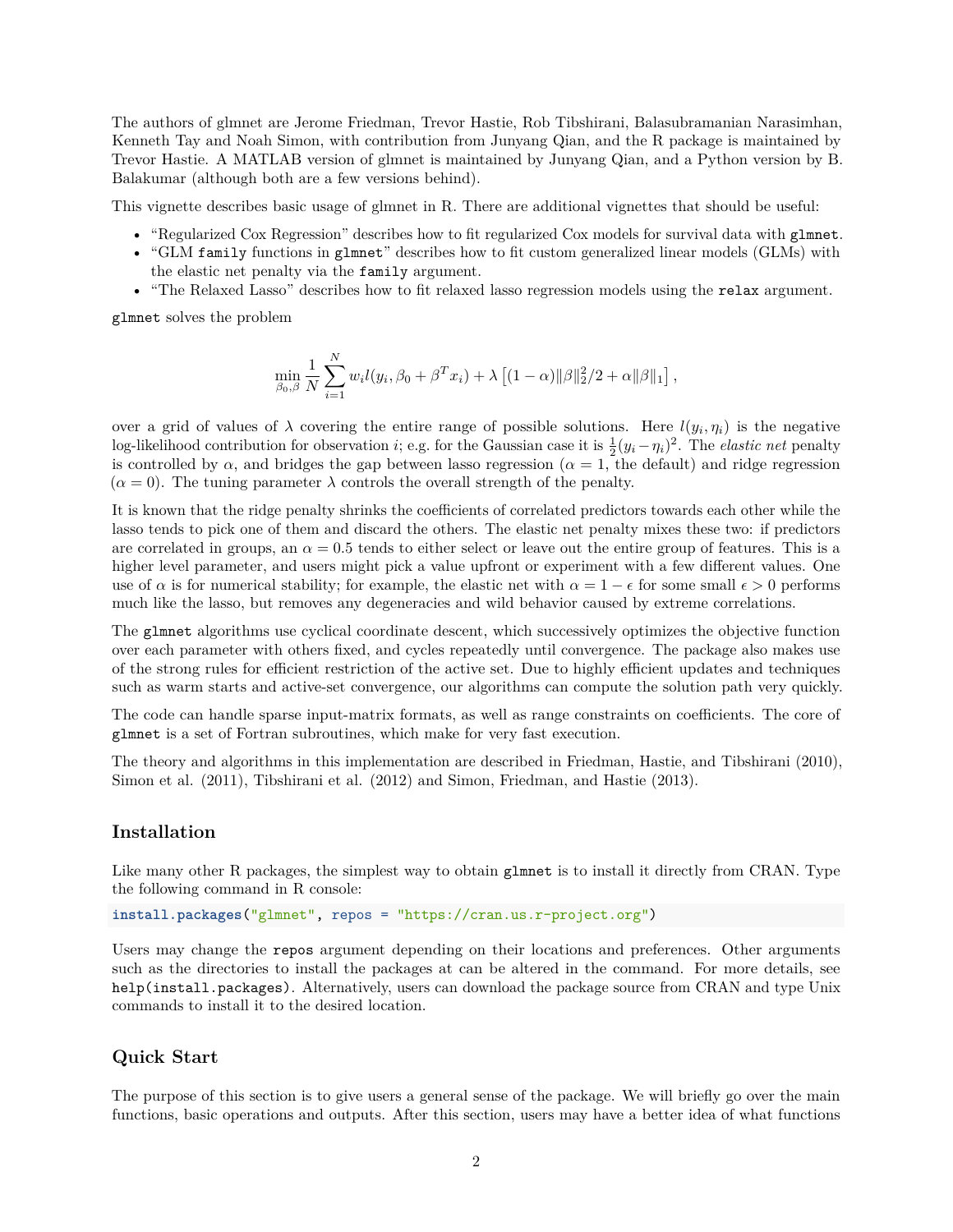are available, which ones to use, or at least where to seek help.

First, we load the glmnet package:

**library**(glmnet)

The default model used in the package is the Guassian linear model or "least squares", which we will demonstrate in this section. We load a set of data created beforehand for illustration:

```
data(QuickStartExample)
x <- QuickStartExample$x
y <- QuickStartExample$y
```
The command loads an input matrix x and a response vector y from this saved R data archive.

We fit the model using the most basic call to glmnet.

fit  $\leftarrow$  glmnet $(x, y)$ 

fit is an object of class glmnet that contains all the relevant information of the fitted model for further use. We do not encourage users to extract the components directly. Instead, various methods are provided for the object such as plot, print, coef and predict that enable us to execute those tasks more elegantly.

We can visualize the coefficients by executing the plot method:



L1 Norm

Each curve corresponds to a variable. It shows the path of its coefficient against the *ℓ*1-norm of the whole coefficient vector as  $\lambda$  varies. The axis above indicates the number of nonzero coefficients at the current  $\lambda$ , which is the effective degrees of freedom (*df*) for the lasso. Users may also wish to annotate the curves: this can be done by setting  $label = TRUE$  in the plot command.

A summary of the glmnet path at each step is displayed if we just enter the object name or use the print function: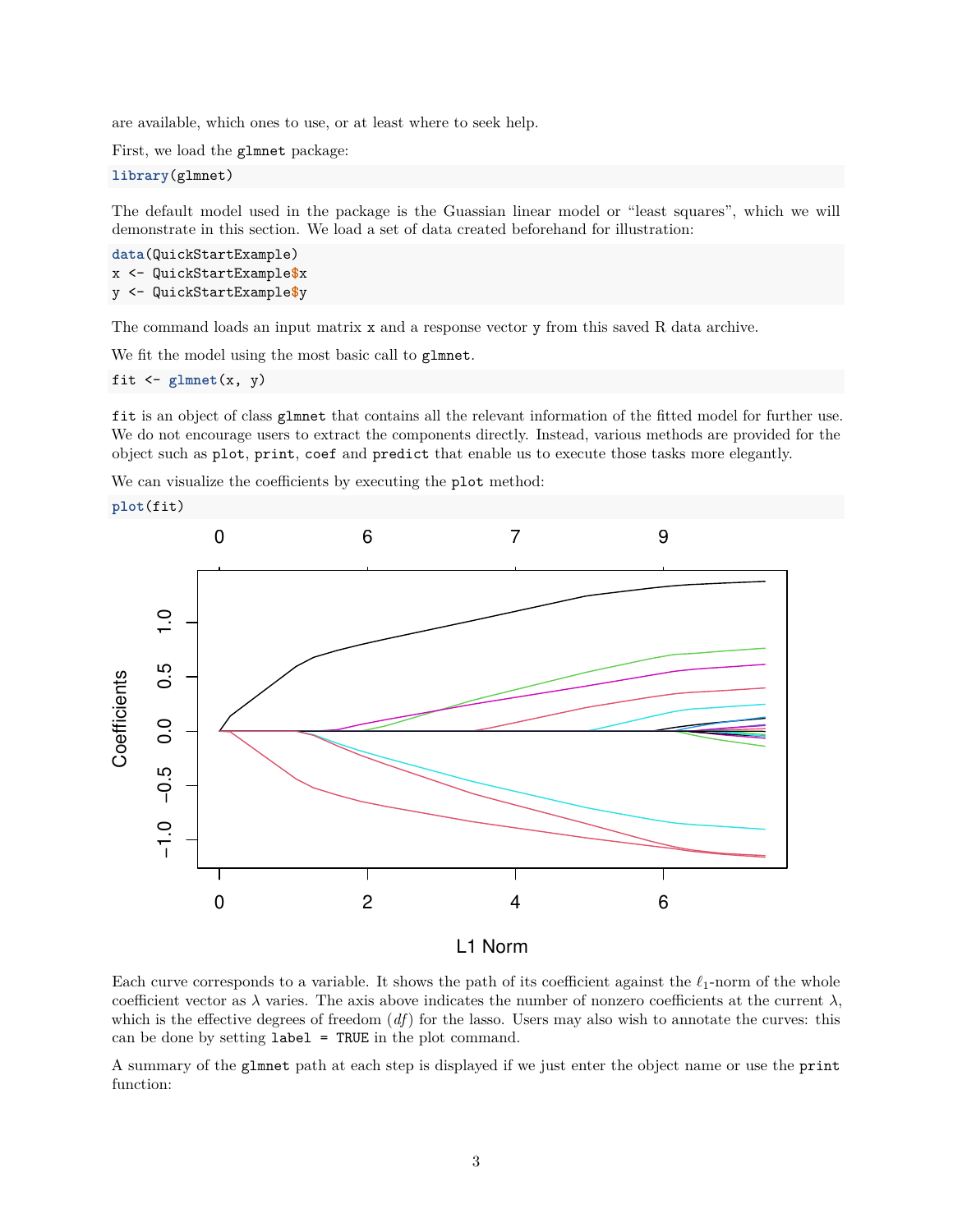#### **print**(fit)

```
##
## Call: glmnet(x = x, y = y)##
## Df %Dev Lambda
## 1 0 0.00 1.63100
## 2 2 5.53 1.48600
## 3 2 14.59 1.35400
## 4 2 22.11 1.23400
## 5 2 28.36 1.12400
## 6 2 33.54 1.02400
....
```
 $\text{coef}(\text{fit}, s = 0.1)$ 

It shows from left to right the number of nonzero coefficients (Df), the percent (of null) deviance explained (%dev) and the value of *λ* (Lambda). Although glmnet fits the model for 100 values of lambda by default, it stops early if %dev does not change sufficently from one lambda to the next (typically near the end of the path.) Here we have truncated the prinout for brevity.

We can obtain the model coefficients at one or more  $\lambda$ 's within the range of the sequence:

```
## 21 x 1 sparse Matrix of class "dgCMatrix"
\# \# s1
## (Intercept) 0.150928072
## V1 1.320597195
## V2 .
## V3 0.675110234
## V4 .
## V5 -0.817411518
## V6 0.521436671
## V7 0.004829335
....
```
(Why s and not lambda? In case we want to allow one to specify the model size in other ways in the future.) Users can also make predictions at specific *λ*'s with new input data:

```
set.seed(29)
nx <- matrix(rnorm(5 * 20), 5, 20)
predict(fit, newx = nx, s = c(0.1, 0.05))
\# \# s1 s2
## [1,] -4.3067990 -4.5979456
## [2,] -4.1244091 -4.3447727
## [3,] -0.1133939 -0.1859237
## [4,] 3.3458748 3.5270269
## [5,] -1.2366422 -1.2772955
```
The function glmnet returns a sequence of models for the users to choose from. In many cases, users may prefer the software to select one of them. Cross-validation is perhaps the simplest and most widely used method for that task. cv.glmnet is the main function to do cross-validation here, along with various supporting methods such as plotting and prediction.

cvfit <- **cv.glmnet**(x, y)

cv.glmnet returns a cv.glmnet object, a list with all the ingredients of the cross-validated fit. As with glmnet, we do not encourage users to extract the components directly except for viewing the selected values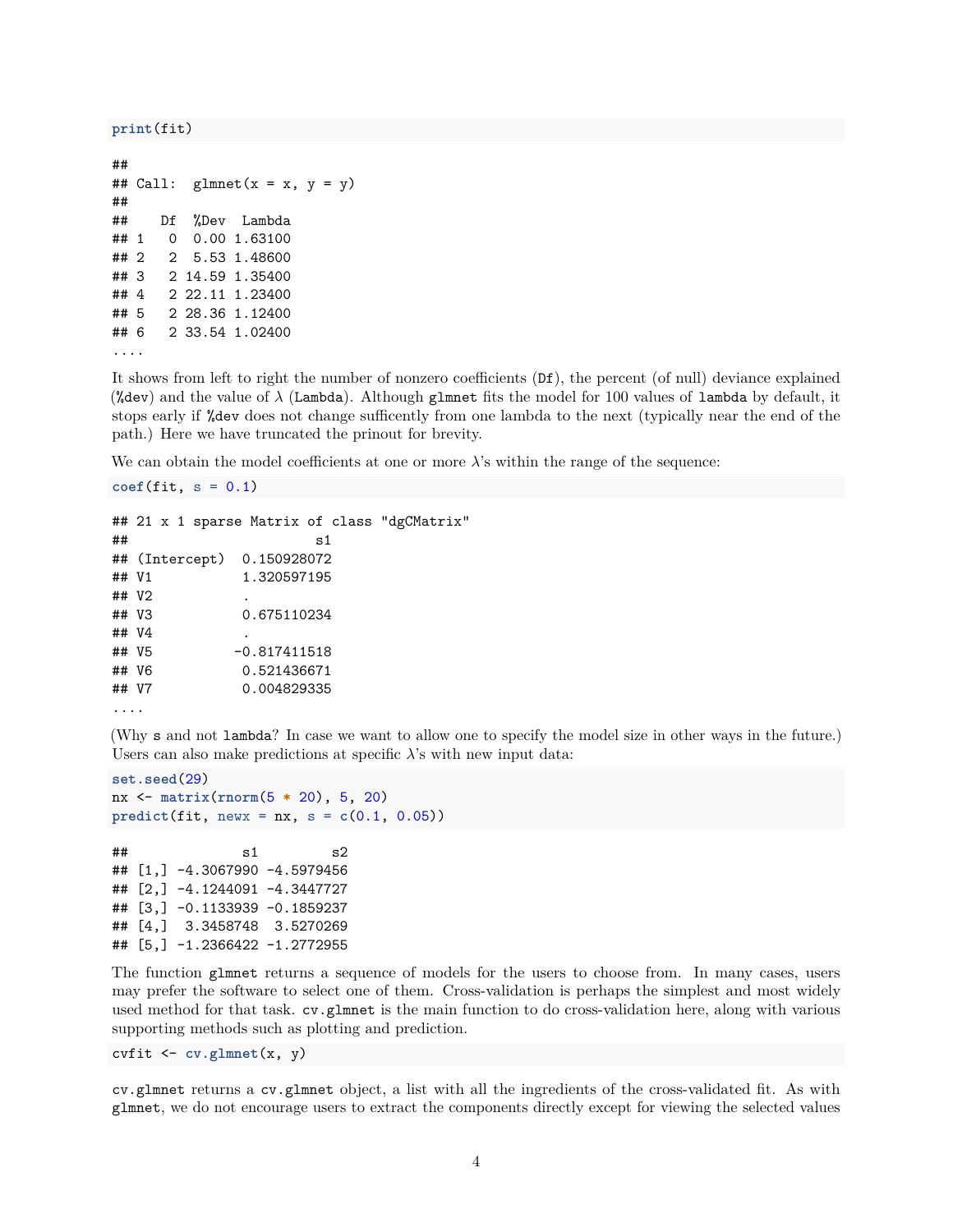of *λ*. The package provides well-designed functions for potential tasks. For example, we can plot the object: **plot**(cvfit)



This plots the cross-validation curve (red dotted line) along with upper and lower standard deviation curves along the  $\lambda$  sequence (error bars). Two special values along the  $\lambda$  sequence are indicated by the vertical dotted lines. lambda.min is the value of *λ* that gives minimum mean cross-validated error, while lambda.1se is the value of  $\lambda$  that gives the most regularized model such that the cross-validated error is within one standard error of the minimum.

We can use the following code to get the value of lambda.min and the model coefficients at that value of *λ*:

```
## [1] 0.06284188
coef(cvfit, s = "lambda.min")
## 21 x 1 sparse Matrix of class "dgCMatrix"
\# s1
## (Intercept) 0.145832036
## V1 1.340981414
## V2 .
## V3 0.708347140
## V4 .
## V5 -0.848087765
## V6 0.554823782
## V7 0.038519738
```
....

cvfit**\$**lambda.min

To get the corresponding values at lambda.1se, simply replace lambda.min with lambda.1se above, or omit the s argument, since lambda.1se is the default.

Note that the coefficients are represented in the sparse matrix format. This is because the solutions along the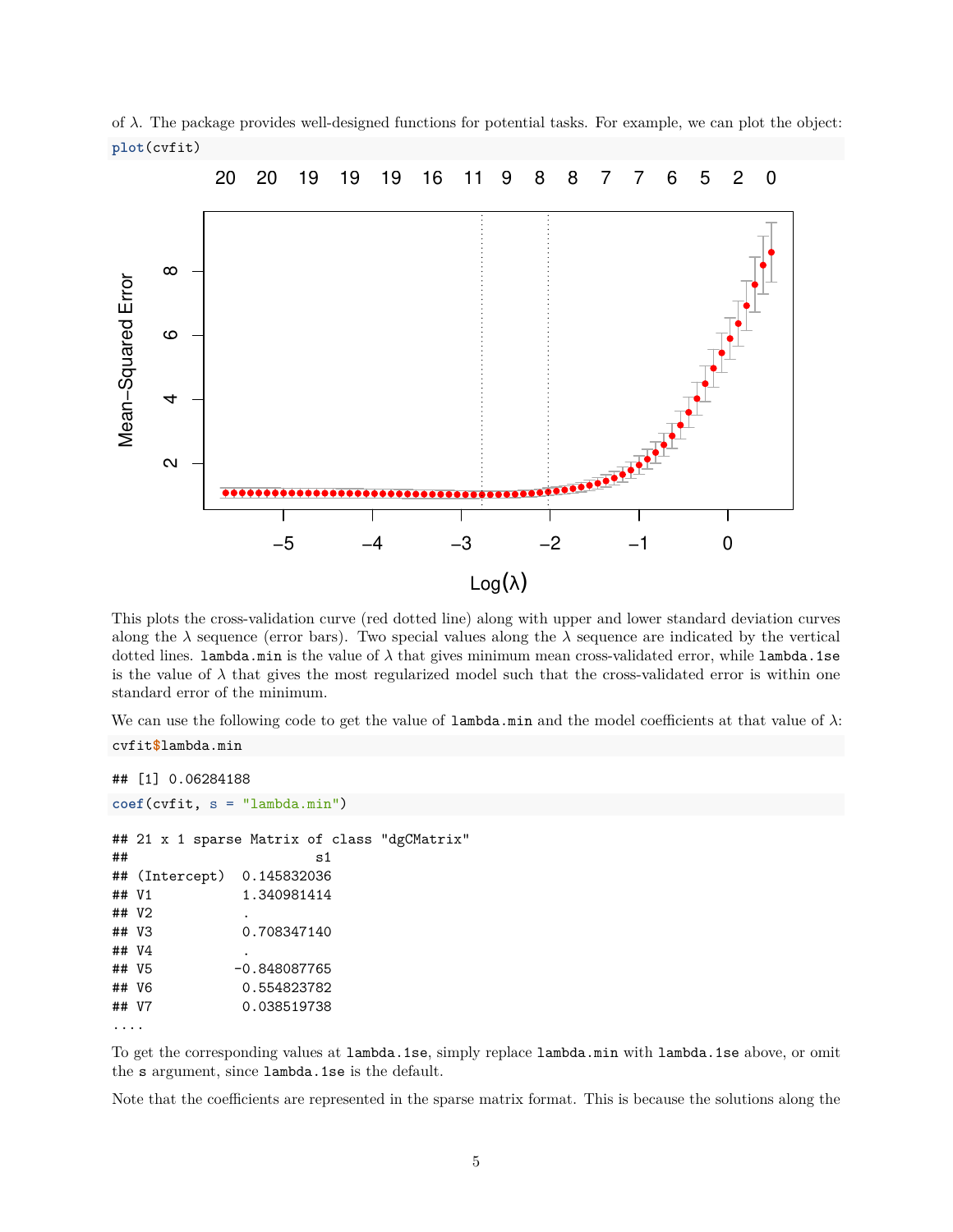regularization path are often sparse, and hence it is more efficient in time and space to use a sparse format. If you prefer non-sparse format, pipe the output through as.matrix().

Predictions can be made based on the fitted cv.glmnet object as well. The code below gives predictions for the new input matrix newx at lambda.min:

 $predict(cvfit, newx = x[1:5,], s = "lambda.min")$ 

## lambda.min ## [1,] -1.3574653 ## [2,] 2.5776672 ## [3,] 0.5846421 ## [4,] 2.0280562 ## [5,] 1.5780633

This concludes glmnet 101. With the tools introduced so far, users are able to fit the entire elastic net family, including ridge regression, using squared-error loss. There are many more arguments in the package that give users a great deal of flexibility. To learn more, move on to later sections.

# <span id="page-5-0"></span>**Linear Regression: family = "gaussian" (default)**

"gaussian" is the default family argument for the function glmnet. Suppose we have observations  $x_i \in \mathbb{R}^p$ and the responses  $y_i \in \mathbb{R}, i = 1, \ldots, N$ . The objective function for the Gaussian family is

$$
\min_{(\beta_0,\beta)\in\mathbb{R}^{p+1}} \frac{1}{2N} \sum_{i=1}^N (y_i - \beta_0 - x_i^T \beta)^2 + \lambda \left[ (1-\alpha) ||\beta||_2^2 / 2 + \alpha ||\beta||_1 \right],
$$

where  $\lambda \geq 0$  is a complexity parameter and  $0 \leq \alpha \leq 1$  is a compromise between ridge regression  $(\alpha = 0)$  and lasso regression  $(\alpha = 1)$ .

glmnet applies coordinate descent to solve the problem. Specifically, suppose we have current estimates  $\tilde{\beta_0}$ and  $\tilde{\beta}_{\ell} \ \forall \ell \in 1, \ldots, p$ . By computing the gradient at  $\beta_j = \tilde{\beta}_j$  and simple calculus, the update is

$$
\tilde{\beta}_j \leftarrow \frac{S(\frac{1}{N}\sum_{i=1}^N x_{ij}(y_i - \tilde{y}_i^{(j)}), \lambda \alpha)}{1 + \lambda(1 - \alpha)},
$$

where  $\tilde{y}_i^{(j)} = \tilde{\beta}_0 + \sum_{\ell \neq j} x_{i\ell} \tilde{\beta}_\ell$ , and  $S(z, \gamma)$  is the soft-thresholding operator with value sign(*z*)(|*z*| –  $\gamma$ )<sub>+</sub>.

This formula above applies when the x variables are standardized to have unit variance (the default); it is slightly more complicated when they are not. Note that for family = "gaussian", glmnet standardizes *y* to have unit variance before computing its lambda sequence (and then unstandardizes the resulting coefficients). If you wish to reproduce or compare results with other software, it is best to supply a standardized *y* first (Using the " $1/N$ " variance formula).

#### <span id="page-5-1"></span>**Commonly used function arguments**

glmnet provides various arguments for users to customize the fit: we introduce some commonly used arguments here. (For more information, type ?glmnet.)

- alpha is for the elastic net mixing parameter  $\alpha$ , with range  $\alpha \in [0,1]$ .  $\alpha = 1$  is lasso regression (default) and  $\alpha = 0$  is ridge regression.
- weights is for the observation weights, default is 1 for each observation. (Note: glmnet rescales the weights internally to sum to N, the sample size.)
- **nlambda** is the number of  $\lambda$  values in the sequence (default is 100).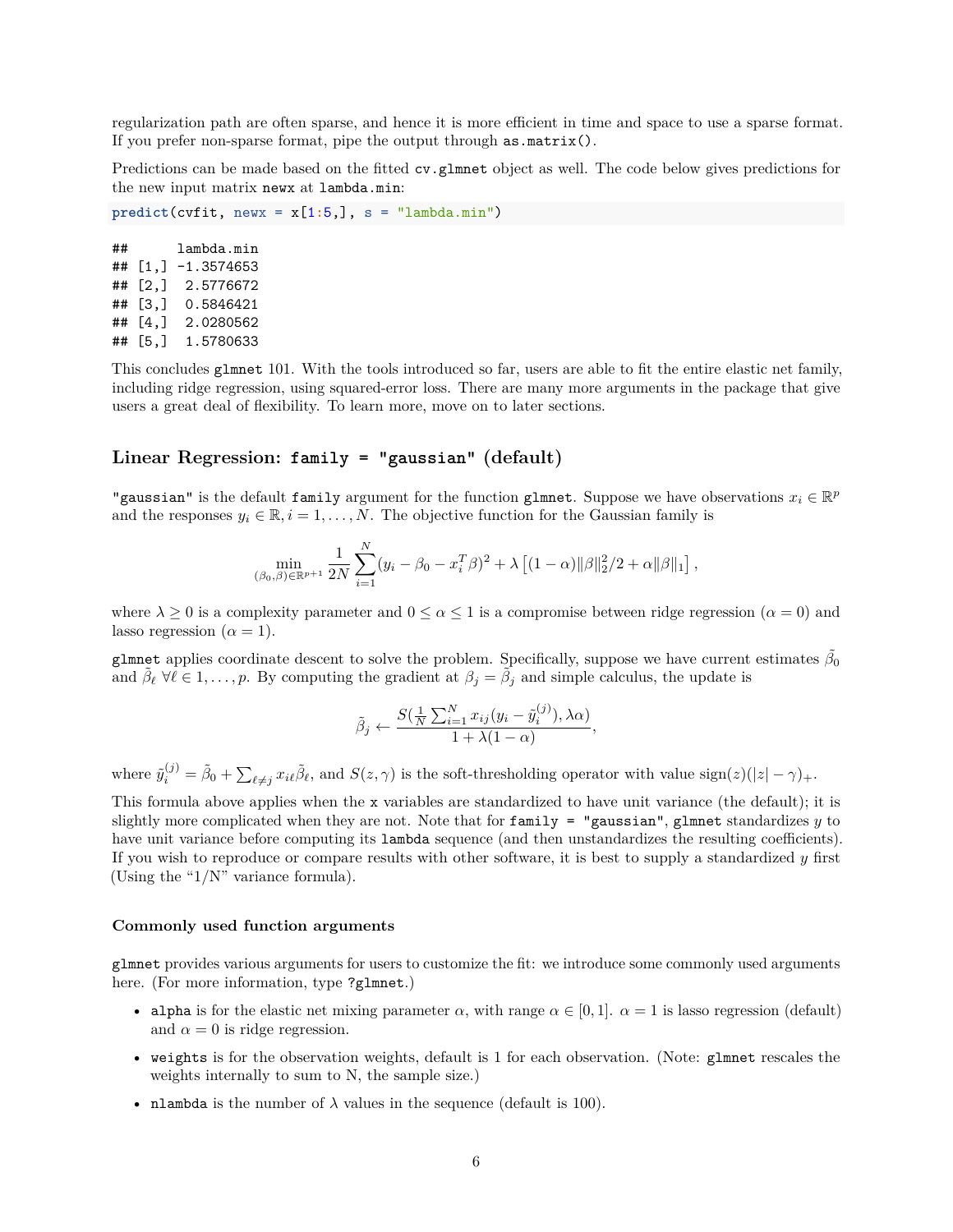- lambda can be provided if the user wants to specify the lambda sequence, but typical usage is for the program to construct the lambda sequence on its own. When automatically generated, the  $\lambda$  sequence is determined by lambda.max and lambda.min.ratio. The latter is the ratio of smallest value of the generated  $\lambda$  sequence (say lambda.min) to lambda.max. The program generates nlambda values linear on the log scale from lambda.max down to lambda.min. lambda.max is not user-specified but is computed from the input *x* and *y*: it is the smallest value for lambda such that all the coefficients are zero. For alpha = 0 (ridge) lambda.max would be  $\infty$ : in this case we pick a value corresponding to a small value for **alpha** close to zero.)
- standardize is a logical flag for x variable standardization prior to fitting the model sequence. The coefficients are always returned on the original scale. Default is standardize = TRUE.

As an example, we set  $\alpha = 0.2$  (more like a ridge regression), and give double weight to the latter half of the observations. We set nlambda to 20 so that the model fit is only compute for 20 values of *λ*. In practice, we recommend nlambda to be 100 (default) or more. In most cases, it does not come with extra cost because of the warm-starts used in the algorithm, and for nonlinear models leads to better convergence properties.

```
wts <- c(rep(1,50), rep(2,50))
fit \leq glmnet(x, y, alpha = 0.2, weights = wts, nlambda = 20)
```
We can then print the glmnet object:

**print**(fit)

```
##
## Call: glmnet(x = x, y = y, weights = wts, alpha = 0.2, nlambda = 20)##
## Df %Dev Lambda
## 1 0 0.00 7.9390
## 2 4 17.89 4.8890
## 3 7 44.45 3.0110
## 4 7 65.67 1.8540
## 5 8 78.50 1.1420
## 6 9 85.39 0.7033
## 7 10 88.67 0.4331
## 8 11 90.25 0.2667
## 9 14 91.01 0.1643
## 10 17 91.38 0.1012
## 11 17 91.54 0.0623
## 12 17 91.60 0.0384
## 13 19 91.63 0.0236
## 14 20 91.64 0.0146
## 15 20 91.64 0.0090
## 16 20 91.65 0.0055
## 17 20 91.65 0.0034
```
This displays the call that produced the object fit and a three-column matrix with columns Df (the number of nonzero coefficients), %dev (the percent deviance explained) and Lambda (the corresponding value of *λ*). (The digits argument can used to specify significant digits in the printout.)

Here the actual number of  $\lambda$ 's is less than that specified in the call. This is because of the algorithm's stopping criteria. According to the default internal settings, the computations stop if either the fractional change in deviance down the path is less than 10<sup>−</sup><sup>5</sup> or the fraction of explained deviance reaches 0*.*999. From the last few lines of the output, we see the fraction of deviance does not change much and therefore the computation ends before the all 20 models are fit. The internal parameters governing the stopping criteria can be changed. For details, see the Appendix section or type help(glmnet.control).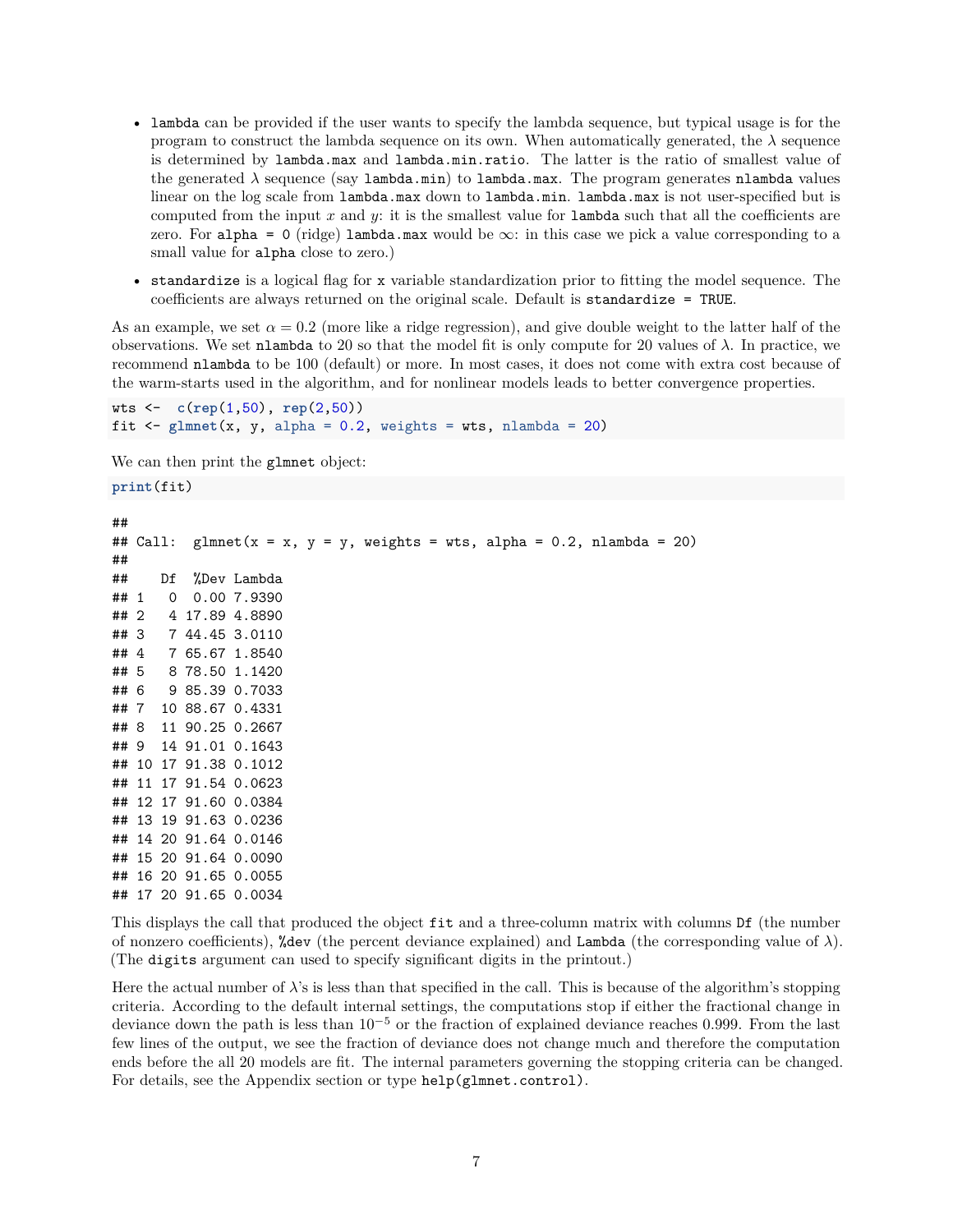#### <span id="page-7-0"></span>**Predicting and plotting with glmnet objects**

We can extract the coefficients and make predictions for a glmnet object at certain values of *λ*. Two commonly used arguments are:

- s for specifiying the value(s) of  $\lambda$  at which to extract coefficients/predictions.
- exact for indicating whether the exact values of coefficients are desired or not. If exact = TRUE and predictions are to be made at values of s not included in the original fit, these values of s are merged with object\$lambda and the model is refit before predictions are made. If exact = FALSE (default), then the predict function uses linear interpolation to make predictions for values of s that do not coincide with lambdas used in the fitting algorithm.

Here is a simple example illustrating the use of both these function arguments:

```
fit \leftarrow glmnet(x, y)any(fit$lambda == 0.5) # 0.5 not in original lambda sequence
## [1] FALSE
coef.apprx <- coef(fit, s = 0.5, exact = FALSE)
\text{coeff}.exact <- \text{coeff}(fit, s = 0.5, exact = TRUE, x=x, y=y)
cbind2(coef.exact[which(coef.exact != 0)],
       coef.apprx[which(coef.apprx != 0)])
\sharp # [, 1 [, 2 ]## [1,] 0.2613110 0.2613110
## [2,] 1.0055470 1.0055473
## [3,] 0.2677140 0.2677134
## [4,] -0.4476485 -0.4476475
## [5,] 0.2379287 0.2379283
## [6,] -0.8230862 -0.8230865
```
## [7,] -0.5553678 -0.5553675

The left and right columns show the coefficients for exact = TRUE and exact = FALSE respectively. (For brevity we only show the non-zero coefficients.) We see from the above that 0.5 is not in the sequence and that hence there are some small differences in coefficient values. Linear interpolation is usually accurate enough if there are no special requirements. Notice that with exact = TRUE we have to supply by named argument any data that was used in creating the original fit, in this case x and y.

Users can make predictions from the fitted glmnet object. In addition to the arguments in coef, the primary argument is newx, a matrix of new values for x at which predictions are desired. The type argument allows users to choose the type of prediction returned:

- "link" returns the fitted values (i.e.  $\hat{\beta}_0 + x_i^T \hat{\beta}$ )
- "response" gives the same output "link" for "gaussian" family.
- "coefficients" returns the model codfficients.
- "nonzero" retuns a list of the indices of the nonzero coefficients for each value of s.

For example, the following code gives the fitted values for the first 5 observations at  $\lambda = 0.05$ :

 $predict(fit, newx = x[1:5,], type = "response", s = 0.05)$ 

 $\#$   $\#$  s1 ## [1,] -1.3362652 ## [2,] 2.5894245 ## [3,] 0.5872868 ## [4,] 2.0977222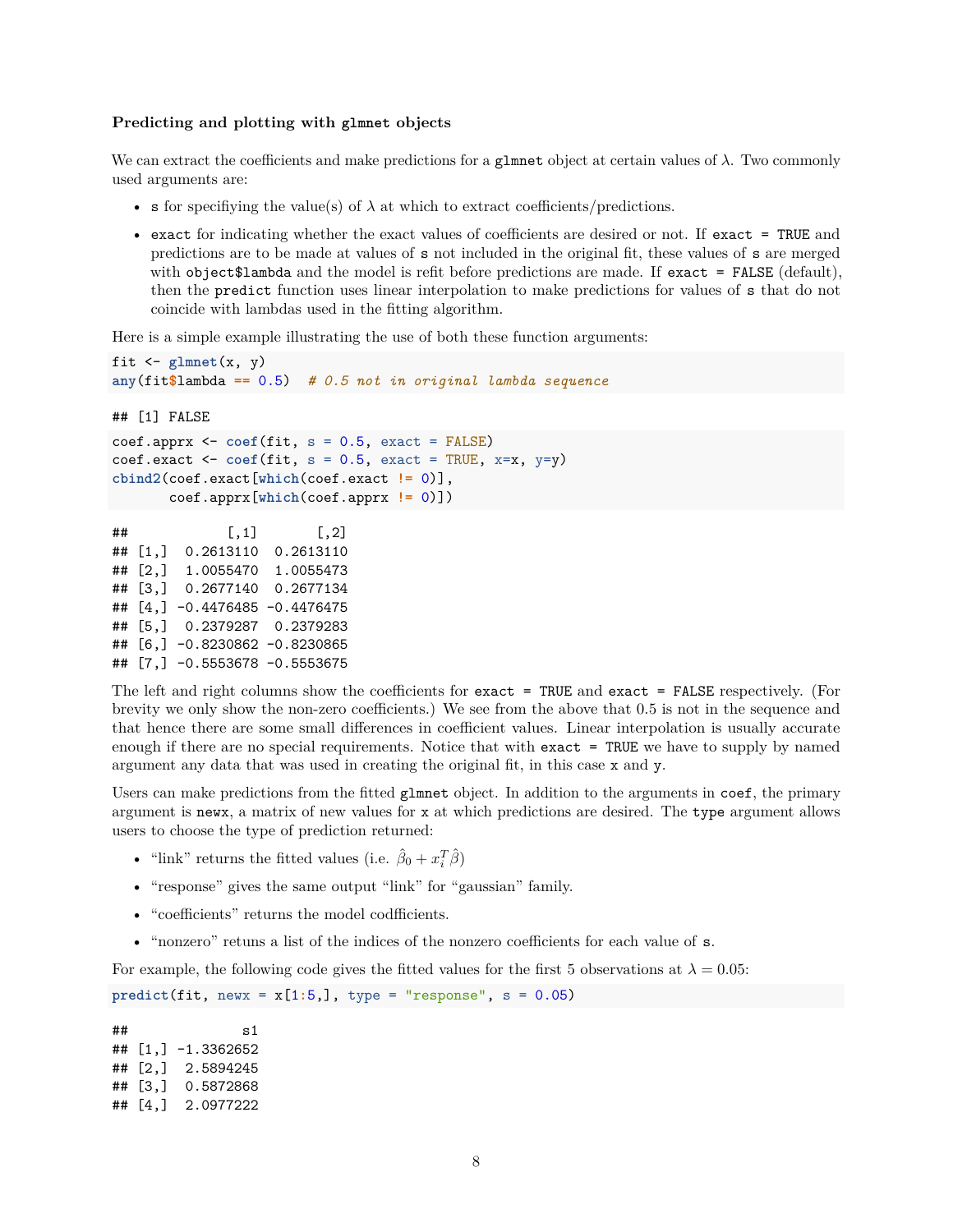#### ## [5,] 1.6436280

If multiple values of s are supplied, a matrix of predictions is produced. If no value of s is supplied, a matrix of predictions is supplied, with columns corresponding to all the lambdas used in the fit.

We can plot the fitted object as in the Quick Start section. Here we walk through more arguments for the plot function. The xvar argument allows users to decide what is plotted on the x-axis. xvar allows three measures: "norm" for the *ℓ*1-norm of the coefficients (default), "lambda" for the log-lambda value and "dev" for %deviance explained. Users can also label the curves with the variable index numbers simply by setting label = TRUE.

For example, let's plot fit against the log-lambda value and with each curve labeled:



Now when we plot against %deviance we get a very different picture. This is percent deviance explained on the training data, and is a measure of complexity of the model. We see that toward the end of the path, %deviance is not changing much but the coefficients are "blowing up" a bit. This enables us focus attention on the parts of the fit that matter. This will especially be true for other models, such as logistic regression.

```
plot(fit, xvar = "dev", label = TRUE)
```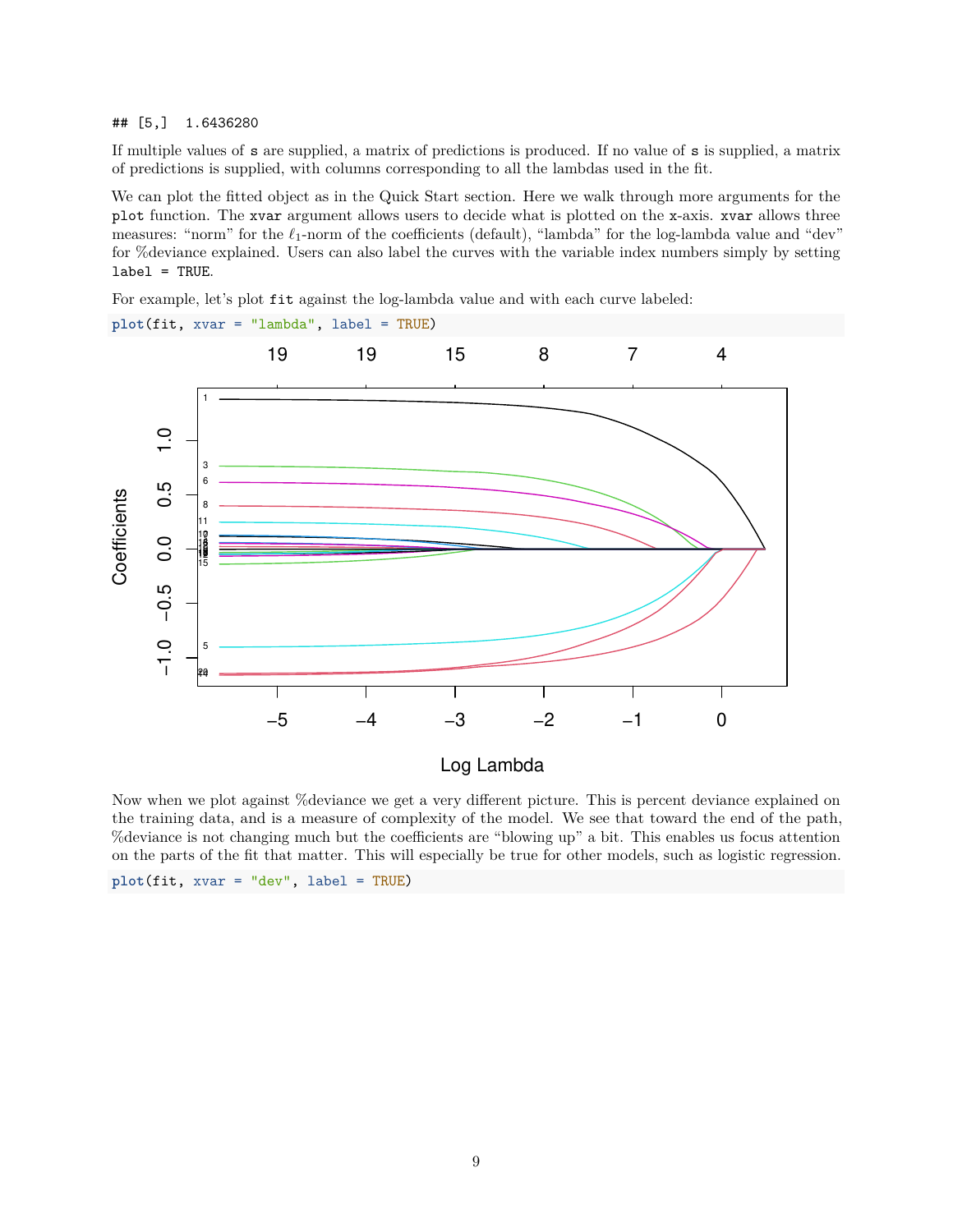

#### <span id="page-9-0"></span>**Cross-validation**

K-fold cross-validation can be performed using the cv.glmnet function. In addition to all the glmnet parameters, cv.glmnet has its special parameters including nfolds (the number of folds), foldid (usersupplied folds), and type.measure(the loss used for cross-validation):

- "deviance" or "mse" for squared loss, and
- "mae" uses mean absolute error.

As an example,

```
cvfit <- cv.glmnet(x, y, type.measure = "mse", nfolds = 20)
```
does 20-fold cross-validation based on mean squared error criterion (the default for "gaussian" family). Printing the resulting object gives some basic information on the cross-validation performed:

**print**(cvfit)

```
##
## Call: cv.glmnet(x = x, y = y, type-measure = "mse", nfolds = 20)##
## Measure: Mean-Squared Error
##
## Lambda Index Measure SE Nonzero
## min 0.07569 34 1.063 0.1135 9
## 1se 0.14517 27 1.164 0.1297 8
```
cv.glmnet also supports parallel computing. To make it work, users must register parallel beforehand. We give a simple example of comparison here. Unfortunately, the package doMC is not available on Windows platforms (it is on others), so we cannot run the code here, but we present timing information recorded during one of our test runs.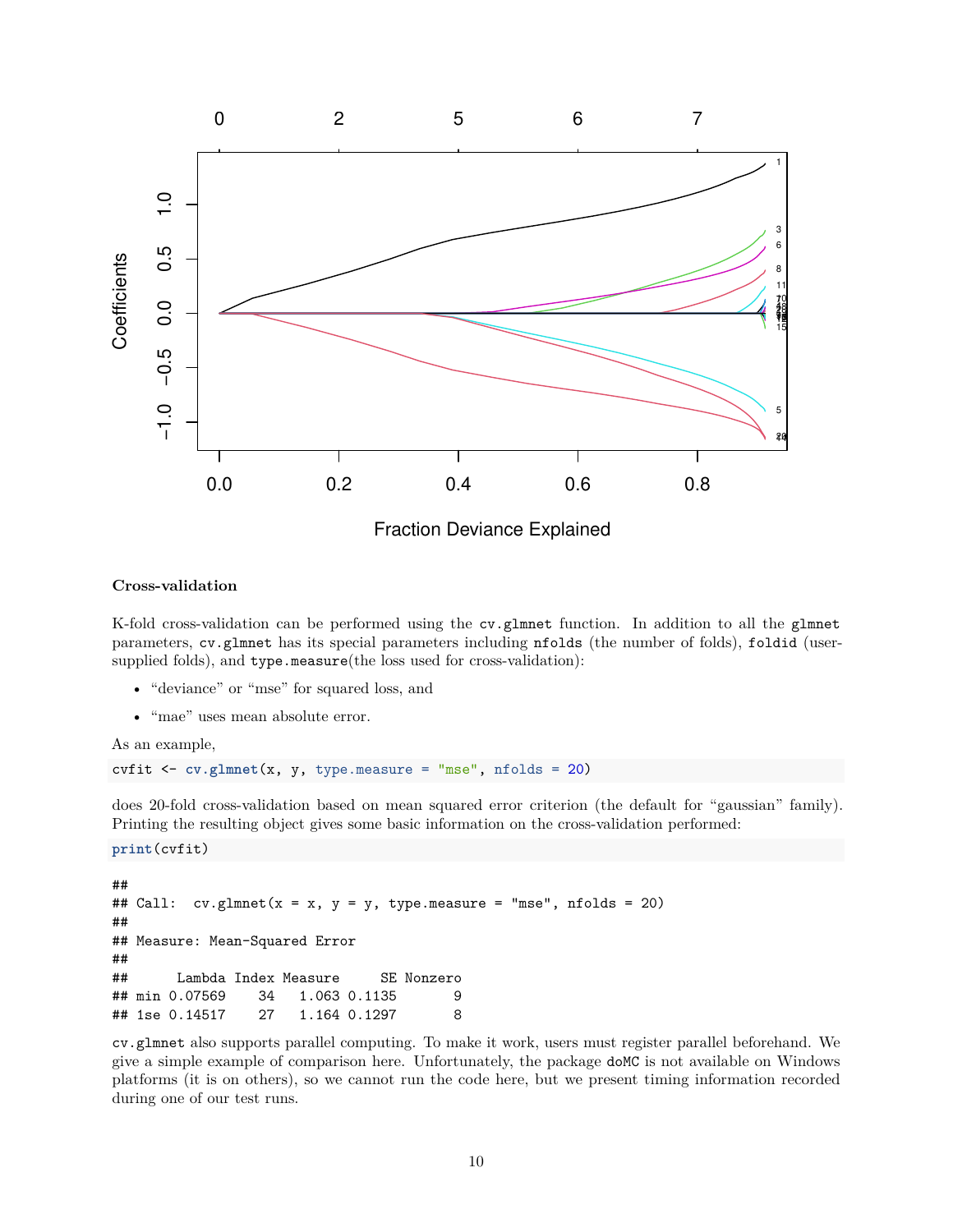```
library(doMC)
registerDoMC(cores = 2)
X <- matrix(rnorm(1e4 * 200), 1e4, 200)
Y <- rnorm(1e4)
system.time(cv.glmnet(X, Y))
## user system elapsed
## 2.440 0.080 2.518
system.time(cv.glmnet(X, Y, parallel = TRUE))
## user system elapsed
## 2.450 0.157 1.567
```
As suggested from the above, parallel computing can significantly speed up the computation process especially for large-scale problems.

The coef and predict methods for cv.glmnet objects are similar to those for a glmnet object, except that two special strings are also supported by  $s$  (the values of  $\lambda$  requested):

- "lambda.min": the  $\lambda$  at which the smallest MSE is achieved.
- "lambda.1se": the largest *λ* at which the MSE is within one standard error of the smallest MSE (default).

```
cvfit$lambda.min
```
## [1] 0.07569327

```
predict(cvfit, newx = x[1:5,], s = "lambda.min")
```

```
## lambda.min
## [1,] -1.3638848
## [2,] 2.5713428
## [3,] 0.5729785
## [4,] 1.9881422
## [5,] 1.5179882
coef(cvfit, s = "lambda.min")
## 21 x 1 sparse Matrix of class "dgCMatrix"
\# s1
## (Intercept) 0.14867414
## V1 1.33377821
## V2 .
## V3 0.69787701
## V4 .
## V5 -0.83726751
## V6 0.54334327
## V7 0.02668633
....
```
Users can explicitly control the fold that each observation is assigned to via the foldid argument. This is useful, for example, in using cross-validation to select a value for *α*:

```
foldid <- sample(1:10, size = length(y), replace = TRUE)
cv1 <- cv.glmnet(x, y, foldid = foldid, alpha = 1)
cv.5 \leftarrow cv.glmnet(x, y, foldid = foldid, alpha = 0.5)cv0 <- cv.glmnet(x, y, foldid = foldid, alpha = 0)
```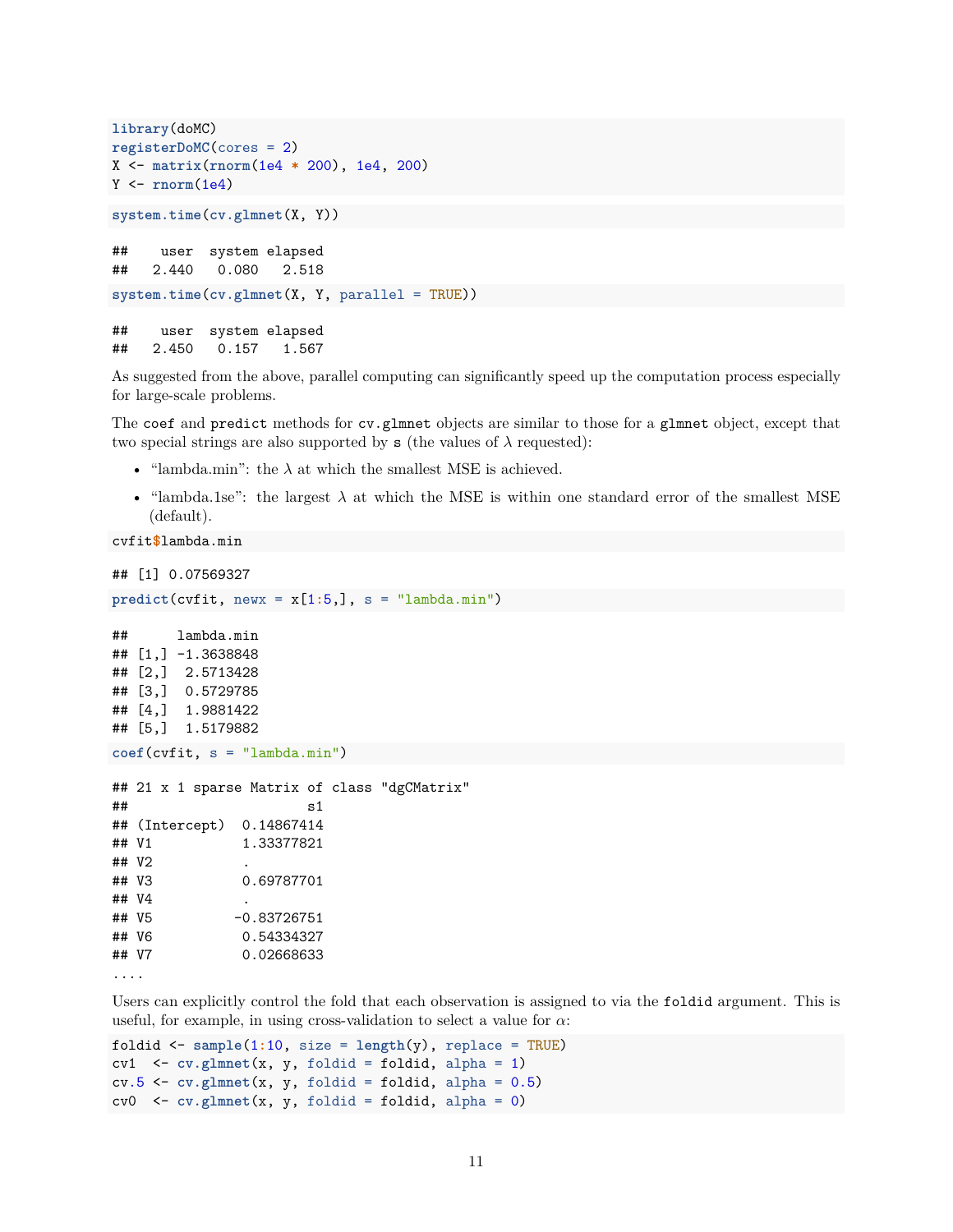



We see that the lasso (alpha=1) does about the best here. We also see that the range of lambdas used differs with alpha.

#### <span id="page-11-0"></span>**Other function arguments**

In this section we breifly describe some other useful arguments when calling glmnet: upper.limits, lower.limits, penalty.factor, exclude and intercept.

Suppose we want to fit our model but limit the coefficients to be bigger than -0.7 and less than 0.5. This can be achieved by specifying the upper.limits and lower.limits arguments:

tfit  $\leq$  glmnet $(x, y,$  lower.limits = -0.7, upper.limits = 0.5) **plot**(tfit)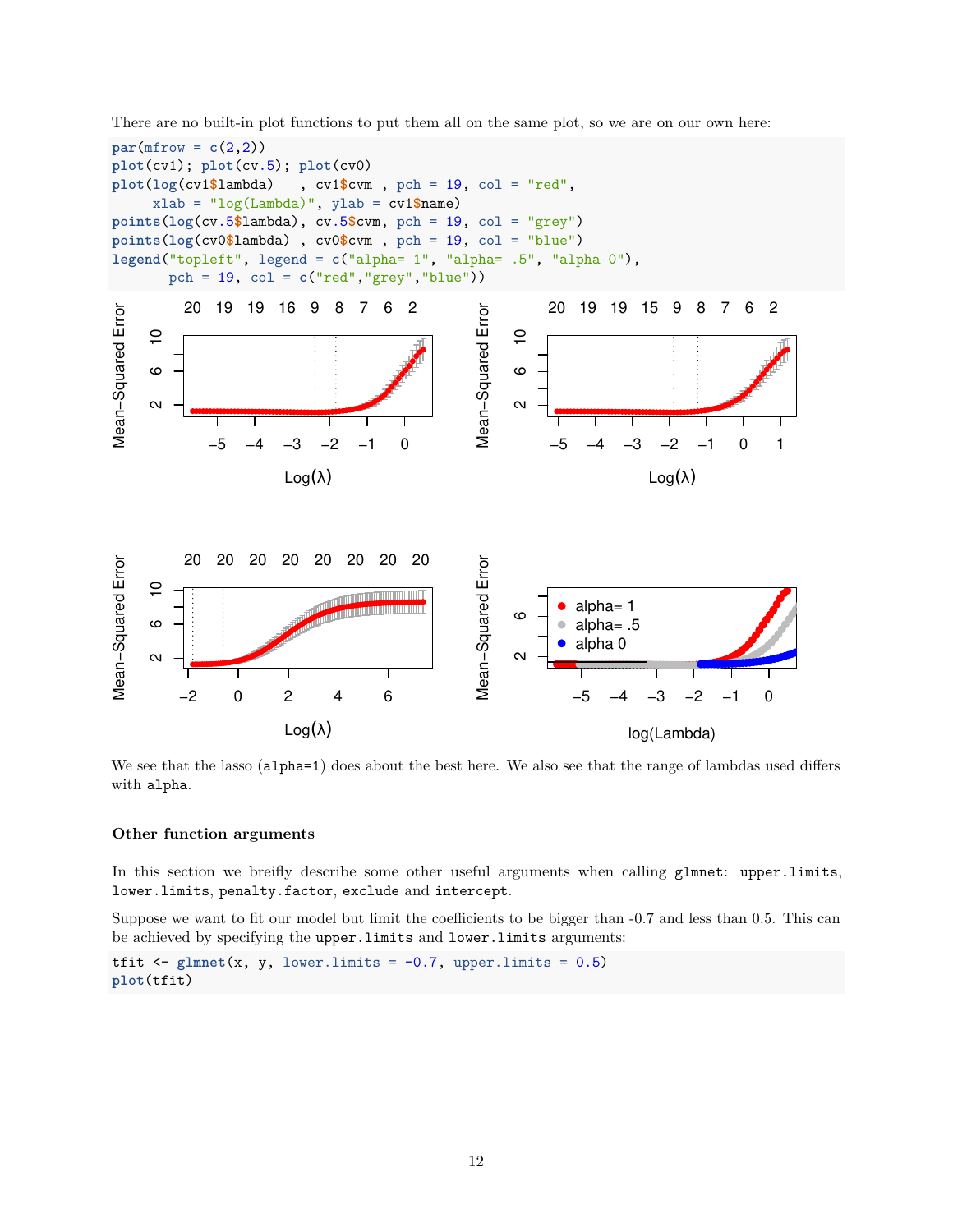

Often we want the coefficients to be positive: to do so, we just need to specify lower.limits = 0. (Note, the lower limit must be no bigger than zero, and the upper limit no smaller than zero.) These bounds can be a vector, with different values for each coefficient. If given as a scalar, the same number gets recycled for all.

The penalty.factor argument allows users to apply separate penalty factors to each coefficient. This is very useful when we have prior knowledge or preference over the variables. Specifically, if  $v_j$  denotes the penalty factor for the *j*th variable, the penalty term becomes

$$
\lambda \sum_{j=1}^p \mathbf{v}_j P_\alpha(\beta_j) = \lambda \sum_{j=1}^p \mathbf{v}_j \left[ (1-\alpha) \frac{1}{2} \beta_j^2 + \alpha |\beta_j| \right].
$$

The default is 1 for each coefficient, i.e. coefficients are penalized equally. Note that any variable with penalty.factor equal to zero is not penalized at all! This is useful in the case where some variables are always to be included unpenalized in the model, such as the demographic variables sex and age in medical studies. Note the penalty factors are internally rescaled to sum to nvars, the number of variables in the given x matrix.

Here is an example where we set the penalty factors for variables 1, 3 and 5 to be zero:

p.fac <- **rep**(1, 20) p.fac[**c**(1, 3, 5)] <- 0 pfit <- **glmnet**(x, y, penalty.factor = p.fac) **plot**(pfit, label = TRUE)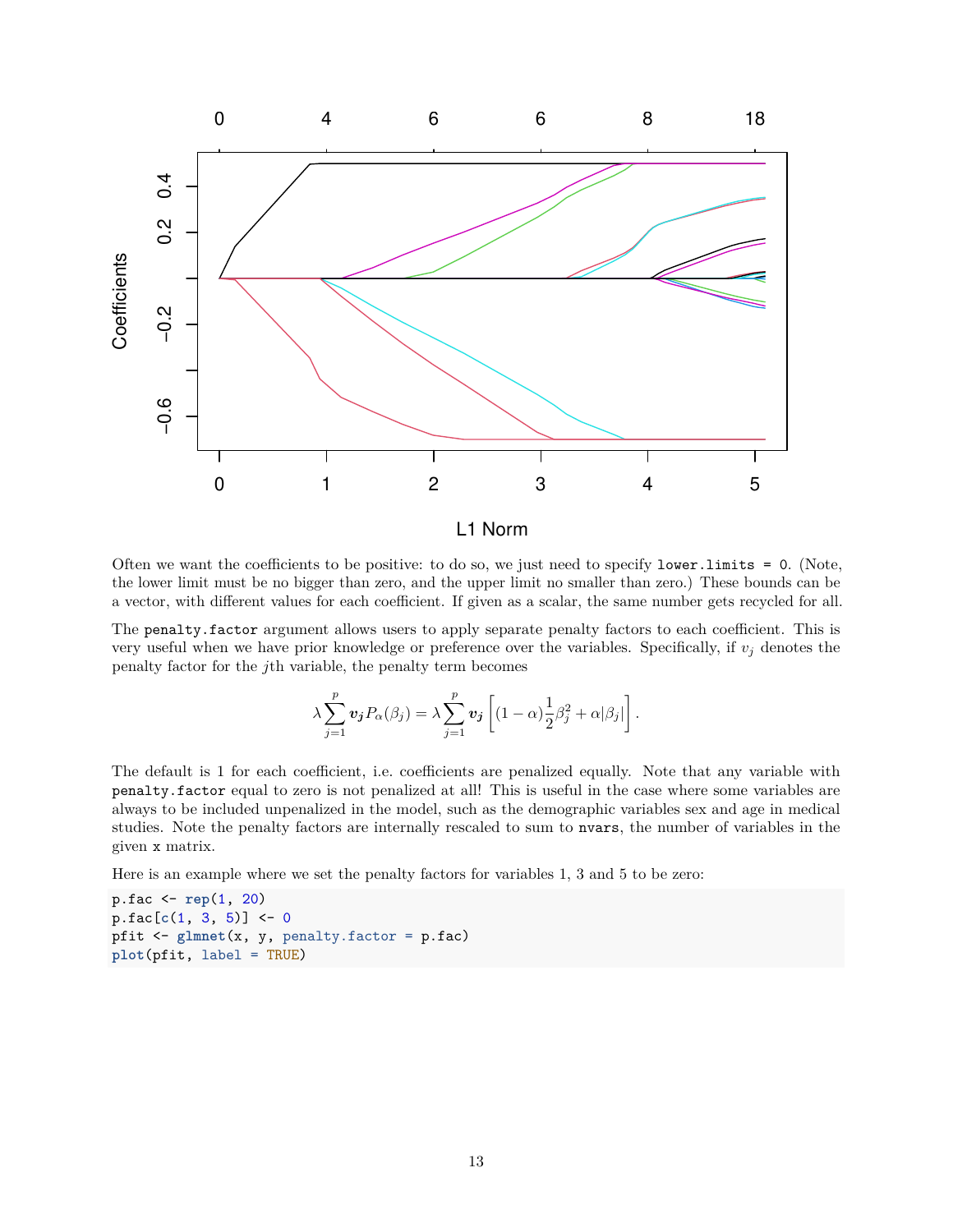

We see from the labels that the three variables with zero penalty factors always stay in the model, while the others follow typical regularization paths and shrunk to zero eventually.

exclude allows one to block certain variables from being the model at all. Of course, one could simply subset these out of x, but sometimes exclude is more useful, since it returns a full vector of coefficients, just with the excluded ones set to zero.

The intercept argument allows the user to decide if an intercept should be included in the model or not (it is never penalized). The default is intercept = TRUE. If intercept = FALSE the intercept is forced to be zero.

# <span id="page-13-0"></span>**Linear Regression: family = "mgaussian" (multi-response)**

The multi-response Gaussian family is useful when there are a number of (correlated) responses, also known as the "multi-task learning" problem. Here, a variable is either included in the model for all the responses, or excluded for all the responses. Most of the arguments for this family are the same as that for  $fami1y =$ "gaussian", so we focus on the differences with the single response model.

As the name suggests, the response *y* is not a vector but a matrix of quantitative responses. As a result, the coefficients at each value of lambda are also a matrix.

glmnet solves the problem

$$
\min_{(\beta_0,\beta)\in\mathbb{R}^{(p+1)\times K}}\frac{1}{2N}\sum_{i=1}^N\|y_i-\beta_0-\beta^Tx_i\|_F^2+\lambda\left[(1-\alpha)\|\beta\|_F^2/2+\alpha\sum_{j=1}^p\|\beta_j\|_2\right].
$$

Here  $\beta_j$  is the *j*th row of the  $p \times K$  coefficient matrix  $\beta$ , and we replace the absolute penalty on each single coefficient by a group-lasso penalty on each coefficient *K*-vector  $\beta_j$  for a single predictor (i.e. column of the x matrix). The group lasso penalty behaves like the lasso, but on the whole group of coefficients for each response: they are either all zero, or else none are zero, but are shrunk by an amount depending on  $\lambda$ .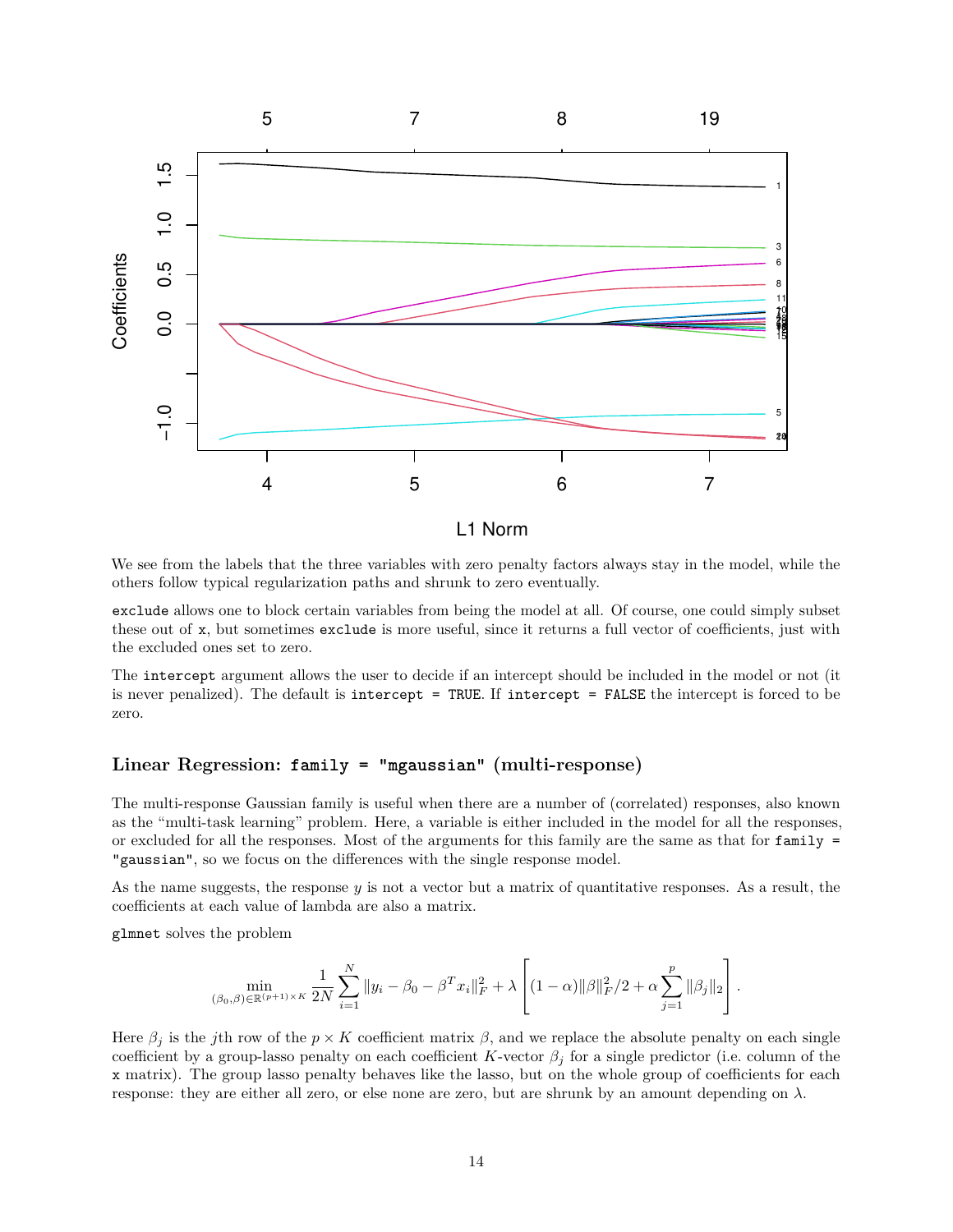We use a set of data generated beforehand for illustration. We fit a regularized multi-response Gaussian model to the data, with an object mfit returned.

```
data(MultiGaussianExample)
x <- MultiGaussianExample$x
y <- MultiGaussianExample$y
mfit <- glmnet(x, y, family = "mgaussian")
```
The standardize.response argument is only for mgaussian family. If standardize.response = TRUE, the response variables are standardized (default is FALSE).

As before, we can use the plot method to visualize the coefficients:

**plot**(mfit, xvar = "lambda", label = TRUE, type.coef = "2norm")



Note that we set type.coef = "2norm". Under this setting, a single curve is plotted per variable, with value equal to the  $\ell_2$  norm of the variable's coefficient vector. The default setting is type.coef = "coef", where a coefficient plot is created for each response (multiple figures). xvar and label are two other arguments which have the same functionality as in the single-response case.

We can extract the coefficients and make predictions at requested values of  $\lambda$  by using the coef and predict methods respectively, as before. Here is an example of a predict call:

 $predict(mfit, newx = x[1:5,], s = c(0.1, 0.01))$ 

## , , 1 ## ## y1 y2 y3 y4 ## [1,] -4.7106263 -1.1634574 0.6027634 3.740989 ## [2,] 4.1301735 -3.0507968 -1.2122630 4.970141 ## [3,] 3.1595229 -0.5759621 0.2607981 2.053976 ## [4,] 0.6459242 2.1205605 -0.2252050 3.146286 ## [5,] -1.1791890 0.1056262 -7.3352965 3.248370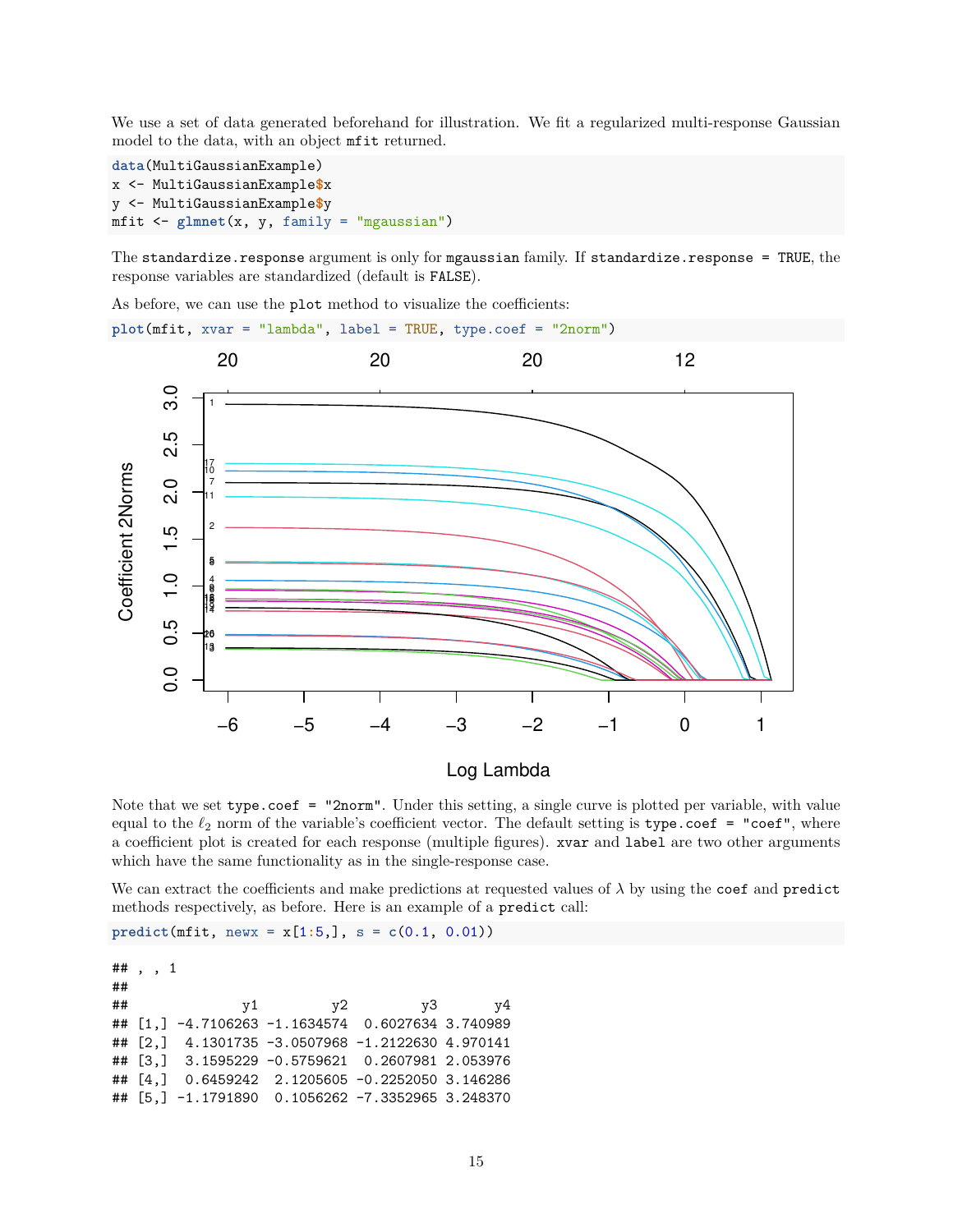## ## , , 2 ## ## y1 y2 y3 y4 ## [1,] -4.6415158 -1.2290282 0.6118289 3.779521 ## [2,] 4.4712843 -3.2529658 -1.2572583 5.266039 ## [3,] 3.4735228 -0.6929231 0.4684037 2.055574 ## [4,] 0.7353311 2.2965083 -0.2190297 2.989371 ## [5,] -1.2759930 0.2892536 -7.8259206 3.205211

The prediction result is saved in a three-dimensional array with the first two dimensions being the prediction matrix for each response variable and the third corresponding to the response variables.

### <span id="page-15-0"></span>**Logistic Regression: family = "binomial"**

Logistic regression is a widely-used model when the response is binary. Suppose the response variable takes values in  $\mathcal{G} = \{1, 2\}$ . Denote  $y_i = I(g_i = 1)$ . We model

$$
\Pr(G = 2|X = x) = \frac{e^{\beta_0 + \beta^T x}}{1 + e^{\beta_0 + \beta^T x}},
$$

which can be written in the following form:

$$
\log \frac{\Pr(G = 2|X = x)}{\Pr(G = 1|X = x)} = \beta_0 + \beta^T x,
$$

the so-called "logistic" or log-odds transformation.

The objective function for logistic regression is the penalized negative binomial log-likelihood, and is

$$
\min_{(\beta_0, \beta) \in \mathbb{R}^{p+1}} - \left[ \frac{1}{N} \sum_{i=1}^N y_i \cdot (\beta_0 + x_i^T \beta) - \log(1 + e^{(\beta_0 + x_i^T \beta)}) \right] + \lambda \left[ (1 - \alpha) ||\beta||_2^2 / 2 + \alpha ||\beta||_1 \right].
$$

Logistic regression is often plagued with degeneracies when *p > N* and exhibits wild behavior even when *N* is close to *p*; the elastic net penalty alleviates these issues, and regularizes and selects variables as well.

We use a "proximal Newton" algorithm for optimizing this criterion. This makes repeated use of a quadratic approximation to the log-likelihood, and then weighted coordinate descent on the resulting penalized weighted least-squares problem. These constitute an outer and inner loop, also known as iteratively reweighted penalized least squares.

For illustration purposes, we load the pre-generated input matrix x and the response vector y from the data file. The input matrix *x* is the same as for other families. For binomial logistic regression, the response variable *y* should be either a binary vector, a factor with two levels, or a two-column matrix of counts or proportions. The latter is useful for grouped binomial data, or in applications where we have "soft" class membership, such as occurs in the EM algorithm.

```
data(BinomialExample)
x <- BinomialExample$x
y <- BinomialExample$y
```
Other optional arguments of glmnet for binomial regression are almost same as those for Gaussian family. Don't forget to set family option to "binomial":

```
fit <- glmnet(x, y, family = "binomial")
```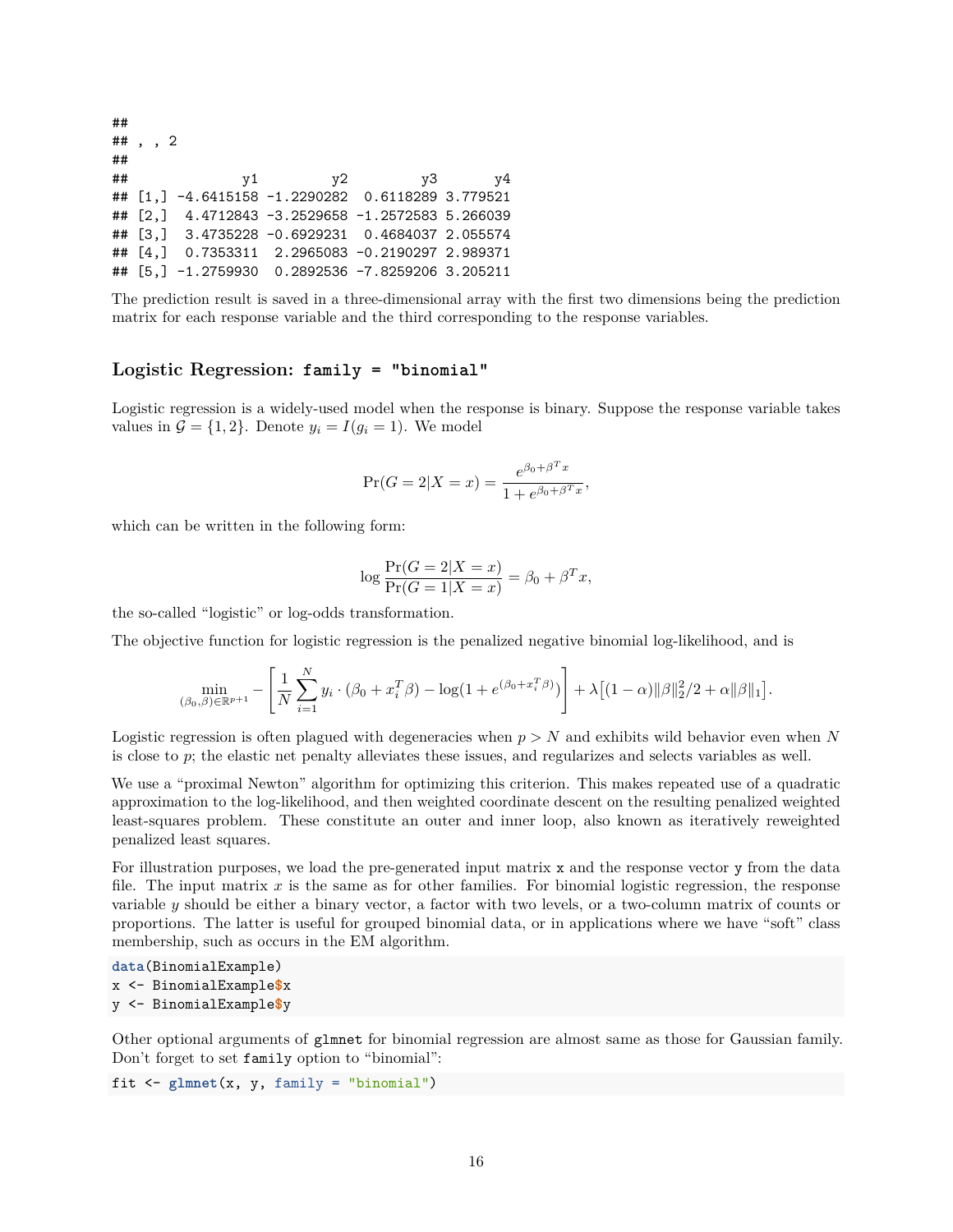As before, we can print and plot the fitted object, extract the coefficients at specific *λ*'s and also make predictions. For plotting, the optional arguments such as xvar and label work in the same way as for family = "gaussian". Prediction is a little different for family = "binomial", mainly in the function argument type:

- "link" gives the linear predictors.
- "response" gives the fitted probabilities.
- "class" produces the class label corresponding to the maximum probability.

As with family = "gaussian", "coefficients" computes the coefficients at values of s and "nonzero" retuns a list of the indices of the nonzero coefficients for each value of s. Note that the results ("link", "response", "coefficients", "nonzero") are returned only for the class corresponding to the second level of the factor response.

In the following example, we make prediction of the class labels at  $\lambda = 0.05, 0.01$ .

```
predict(fit, newx = x[1:5,], type = "class", s = c(0.05, 0.01))
```
## s1 s2 ## [1,] "0" "0" ## [2,] "1" "1" ## [3,] "1" "1" ## [4,] "0" "0" ## [5,] "1" "1"

For logistic regression, cv.glmnet has similar arguments and usage as Gaussian. nfolds, weights, lambda, parallel are all available to users. There are some differences in type.measure: "deviance" and "mse" do not both mean squared loss. Rather,

- "mse" uses squared loss.
- "deviance" uses actual deviance.
- "mae" uses mean absolute error.
- "class" gives misclassification error.
- "auc" (for two-class logistic regression ONLY) gives area under the ROC curve.

For example, the code below uses misclassification error as the criterion for 10-fold cross-validation:

```
cvfit <- cv.glmnet(x, y, family = "binomial", type.measure = "class")
```
As before, we can plot the object and show the optimal values of  $\lambda$ . **plot**(cvfit)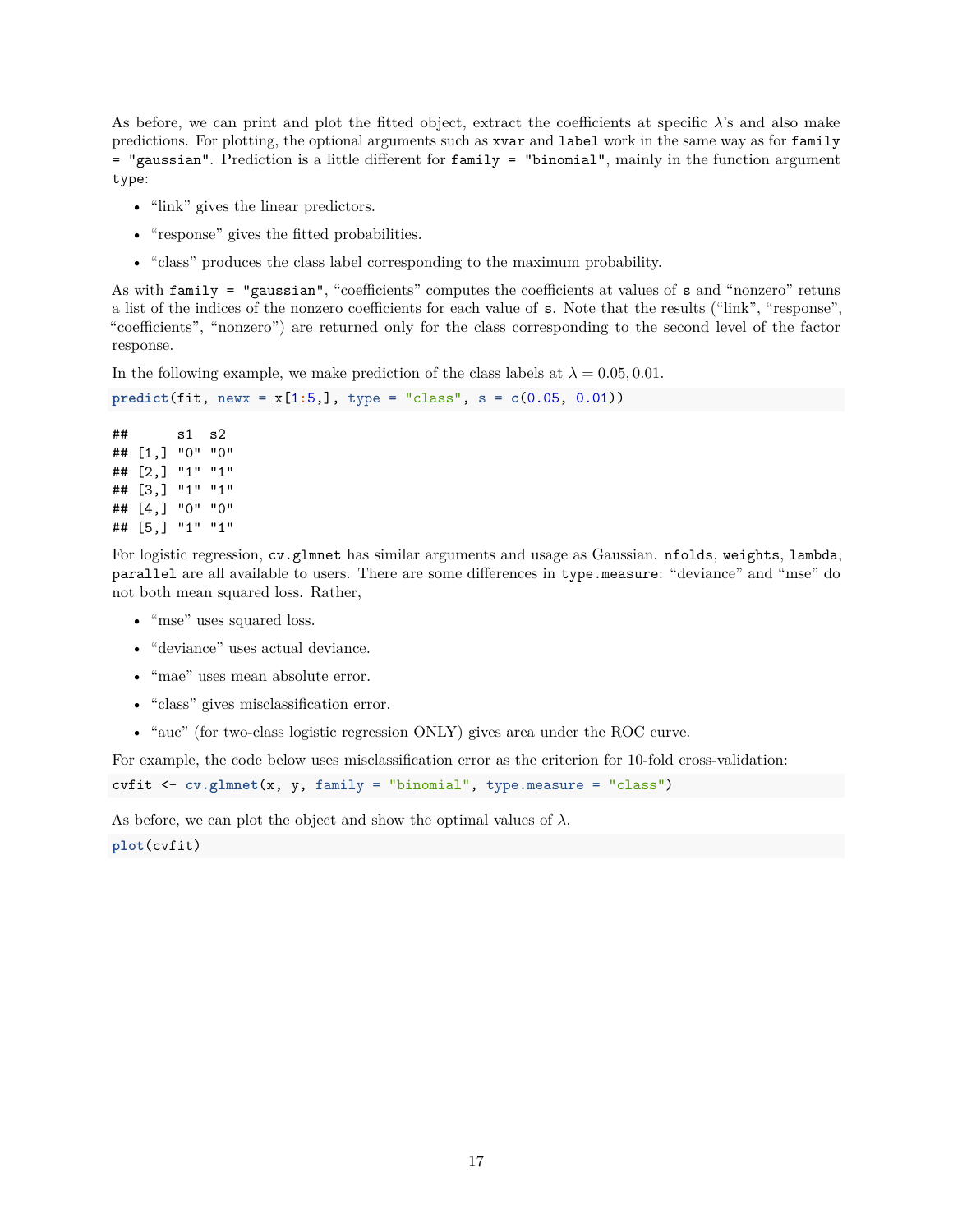

#### ## [1] 0.04945423

coef and predict for the cv.glmnet object for family = "binomial" are simliar to the Gaussian case and we omit the details.

Like other generalized linear models, glmnet allows for an "offset". This is a fixed vector of *N* numbers that is added into the linear predictor. For example, you may have fitted some other logistic regression using other variables (and data), and now you want to see if the present variables can add further predictive power. To do this, you can use the predicted logit from the other model as an offset in the glmnet call. Offsets are also useful in Poisson models, which we discuss later.

#### <span id="page-17-0"></span>**Multinomial Regression: family = "multinomial"**

The multinomial model extends the binomial when the number of classes is more than two. Suppose the response variable has *K* levels  $\mathcal{G} = \{1, 2, ..., K\}$ . Here we model

$$
\Pr(G = k | X = x) = \frac{e^{\beta_{0k} + \beta_k^T x}}{\sum_{\ell=1}^K e^{\beta_{0\ell} + \beta_\ell^T x}}.
$$

There is a linear predictor for each class!

Let *Y* be the  $N \times K$  indicator response matrix, with elements  $y_{i\ell} = I(g_i = \ell)$ . Then the elastic net penalized negative log-likelihood function becomes

$$
\ell(\{\beta_{0k}, \beta_k\}_{1}^K) = -\left[\frac{1}{N} \sum_{i=1}^N \left(\sum_{k=1}^K y_{il}(\beta_{0k} + x_i^T \beta_k) - \log\left(\sum_{\ell=1}^K e^{\beta_{0\ell} + x_i^T \beta_{\ell}}\right)\right)\right] + \lambda \left[ (1-\alpha) \|\beta\|_F^2 / 2 + \alpha \sum_{j=1}^p \|\beta_j\|_q \right].
$$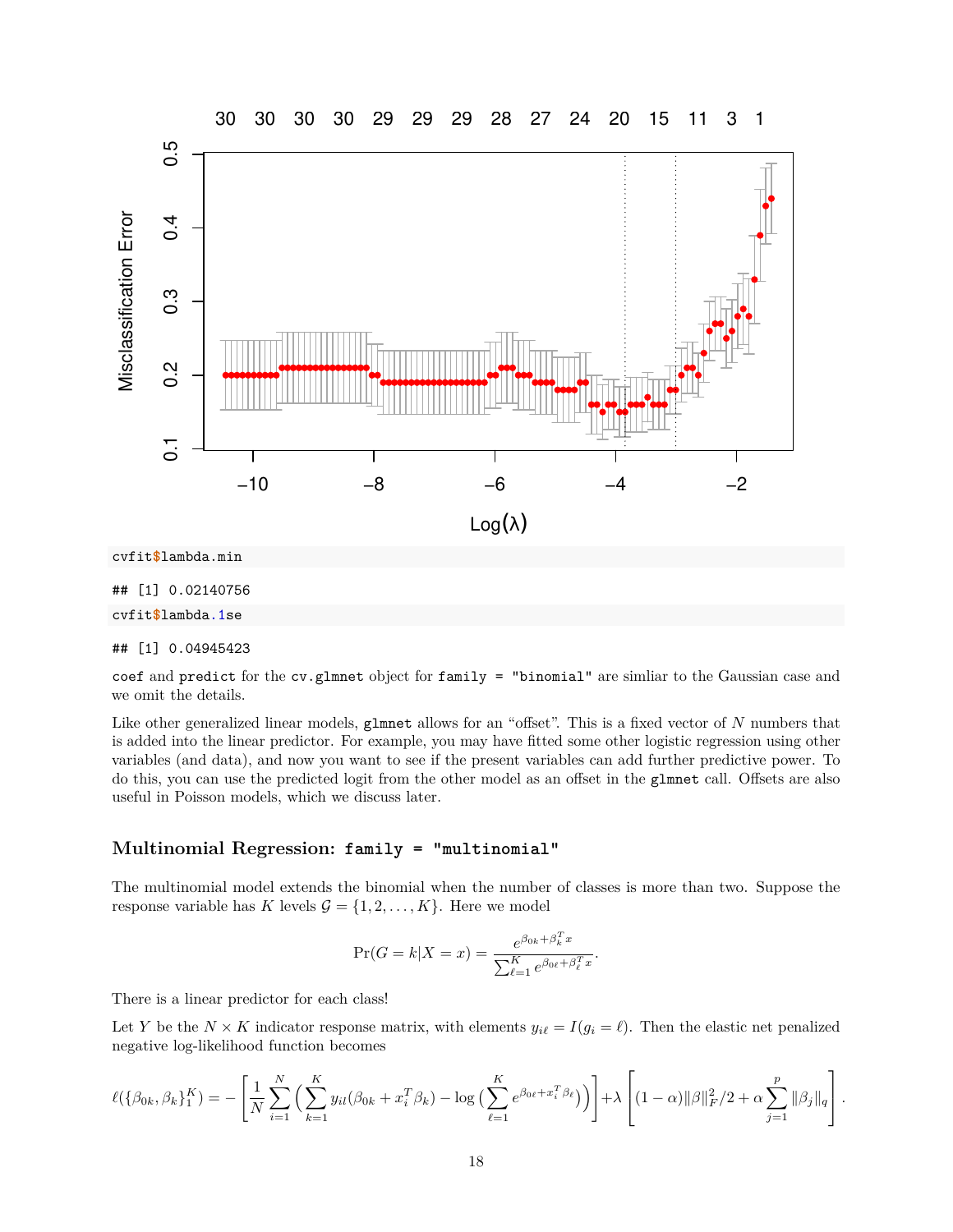Here we really abuse notation!  $\beta$  is a  $p \times K$  matrix of coefficients.  $\beta_k$  refers to the *k*th column (for outcome category *k*), and  $\beta_j$  the *j*th row (vector of *K* coefficients for variable *j*). The last penalty term is  $\|\beta_j\|_q$ . We support two options for  $q: q \in \{1,2\}$ . When  $q=1$ , this is a lasso penalty on each of the parameters. When  $q = 2$ , this is a grouped-lasso penalty on all the *K* coefficients for a particular variable, which makes them all be zero or nonzero together.

The standard Newton algorithm can be tedious here. Instead, for  $q = 1$  we use a so-called partial Newton algorithm by making a partial quadratic approximation to the log-likelihood, allowing only (*β*0*<sup>k</sup>, βk*) to vary for a single class at a time. For each value of  $\lambda$ , we first cycle over all classes indexed by k, computing each time a partial quadratic approximation about the parameters of the current class. Then, the inner procedure is almost the same as for the binomial case. When  $q = 2$ , we use a different approach that we will not explain here.

For the family = "multinomial" case, usage is similar to that for family = "binomial". In this section we describe the differences. First, we load a set of generated data:

```
data(MultinomialExample)
x <- MultinomialExample$x
y <- MultinomialExample$y
```
The response variable can be a nc  $\geq$  2 level factor, or an nc-column matrix of counts or proportions. Internally glmnet will make the rows of this matrix sum to 1, and absorb the total mass into the weight for that observation. offset should be a nobs x nc matrix if one is provided.

A special option for multinomial regression is type.multinomial, which allows the usage of a grouped lasso penalty  $(q = 2)$  if type.multinomial = "grouped". The default is type.multinomial = "ungrouped"  $(q = 1).$ 

```
fit <- glmnet(x, y, family = "multinomial", type.multinomial = "grouped")
plot(fit, xvar = "lambda", label = TRUE, type.coef = "2norm")
```


For the plot method, the function arguments are xvar, label and type.coef, in addition to other ordinary graphical parameters. xvar and label are the same as other families while type.coef is only for multinomial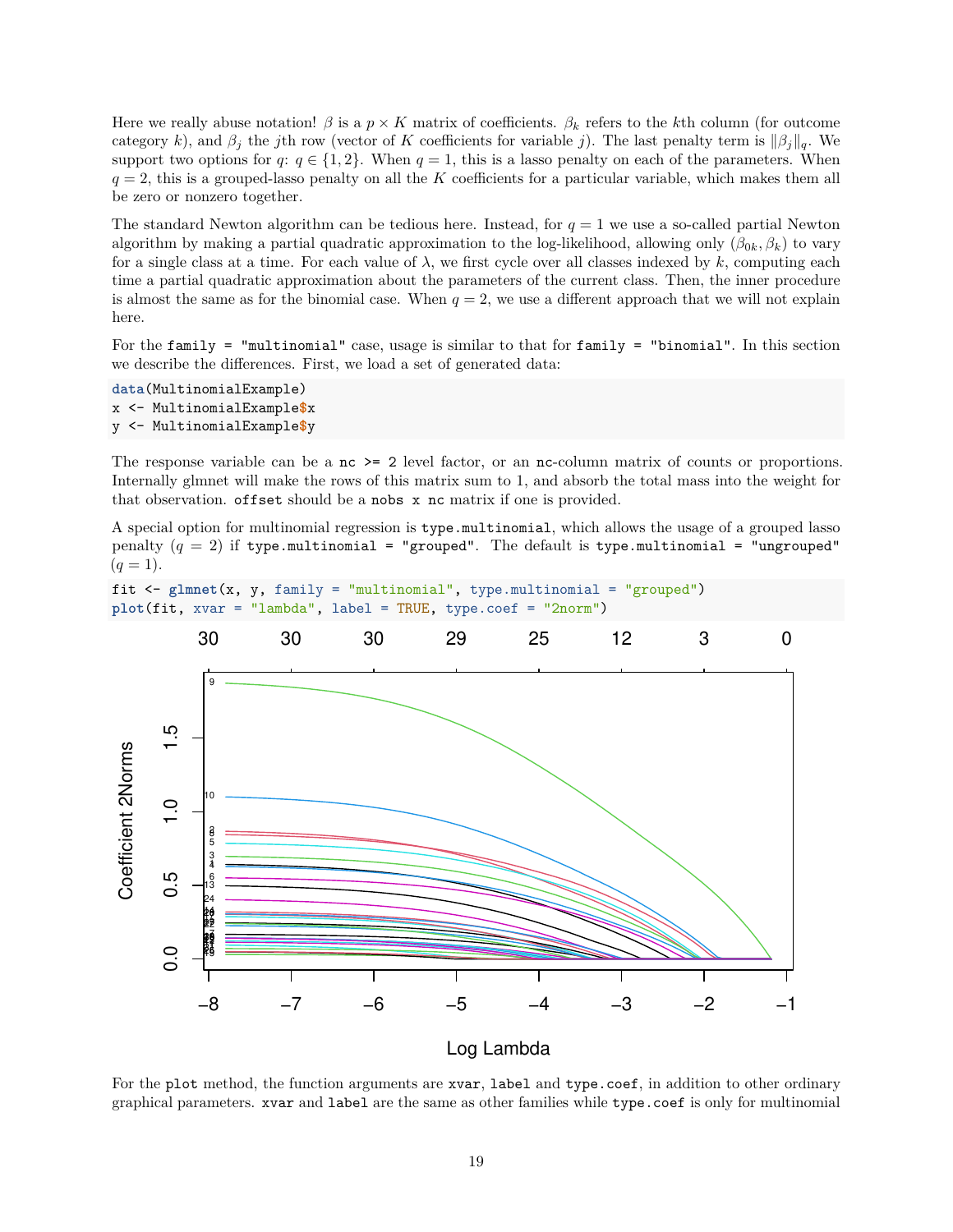regression and multi-response Gaussian model. It can produce a figure of coefficients for each response variable if type.coef = "coef" or a figure showing the *ℓ*2-norm in one figure if type.coef = "2norm".

We can also do cross-validation and plot the returned object. Note that although type.multinomial is not a named argument in cv.glmnet, in fact any argument that can be passed to glmnet is valid in the argument list of cv.glmnet. Such arguments are passed via the ... argument directly to the calls to gluent inside the cv.glmnet function.





Users may wish to predict at the optimally selected  $\lambda$ :

 $predict(cvfit, newx = x[1:10,], s = "lambda.min", type = "class")$ 

## 1 ## [1,] "3" ## [2,] "2" ## [3,] "2" ## [4,] "3" ## [5,] "1" ## [6,] "3" ## [7,] "3" ## [8,] "1" ## [9,] "1" ## [10,] "2"

# <span id="page-19-0"></span>**Poisson Regression: family = "poisson"**

Poisson regression is used to model count data under the assumption of Poisson error, or otherwise nonnegative data where the mean and variance are proportional. Like the Gaussian and binomial models, the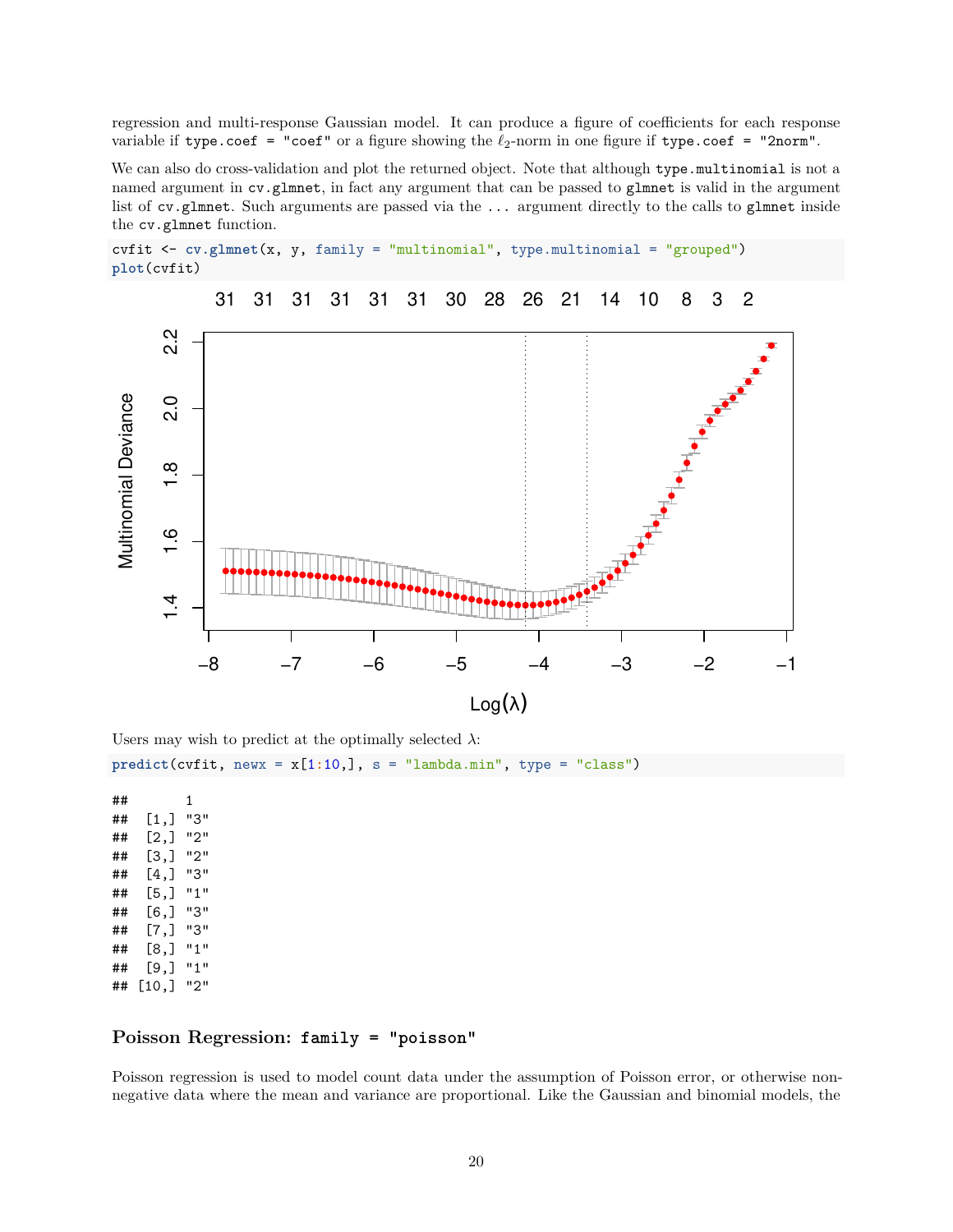Poisson distribution is a member of the exponential family of distributions. We usually model its positive mean on the log scale:  $\log \mu(x) = \beta_0 + \beta' x$ .

The log-likelihood for observations  $\{x_i, y_i\}^N$  is given by

$$
l(\beta|X,Y) = \sum_{i=1}^{N} (y_i(\beta_0 + \beta^T x_i) - e^{\beta_0 + \beta^T x_i}).
$$

As before, we optimize the penalized log-likelihood:

$$
\min_{\beta_0, \beta} -\frac{1}{N} l(\beta | X, Y) + \lambda \left( (1 - \alpha) \sum_{i=1}^N \beta_i^2 / 2 + \alpha \sum_{i=1}^N |\beta_i| \right).
$$

glmnet uses an outer Newton loop and an inner weighted least-squares loop (as in logistic regression) to optimize this criterion.

First, we load a pre-generated set of Poisson data:

```
data(PoissonExample)
x <- PoissonExample$x
y <- PoissonExample$y
```
We apply the function glmnet with family = "poisson":

```
fit <- glmnet(x, y, family = "poisson")
```
The optional input arguments of glmnet for "poisson" family are similar to those for other families.

offset is a particularly useful argument for Poisson models. When dealing with rate data in Poisson models, the counts collected are often based on different exposures such as length of time observed, area and years. A poisson rate  $\mu(x)$  is relative to a unit exposure time, so if an observation  $y_i$  was exposed for  $E_i$  units of time, then the expected count would be  $E_i\mu(x)$ , and the log mean would be  $log(E_i) + log(\mu(x))$ . In a case like this, we would supply an *offset*  $log(E_i)$  for each observation. Hence offset is a vector of length N that is included in the linear predictor. (*Warning*: if offset is supplied in glmnet, offsets must also also be supplied to predict via the newoffset argument to make reasonable predictions.)

Again, we plot the coefficients to have a first sense of the result.

**plot**(fit)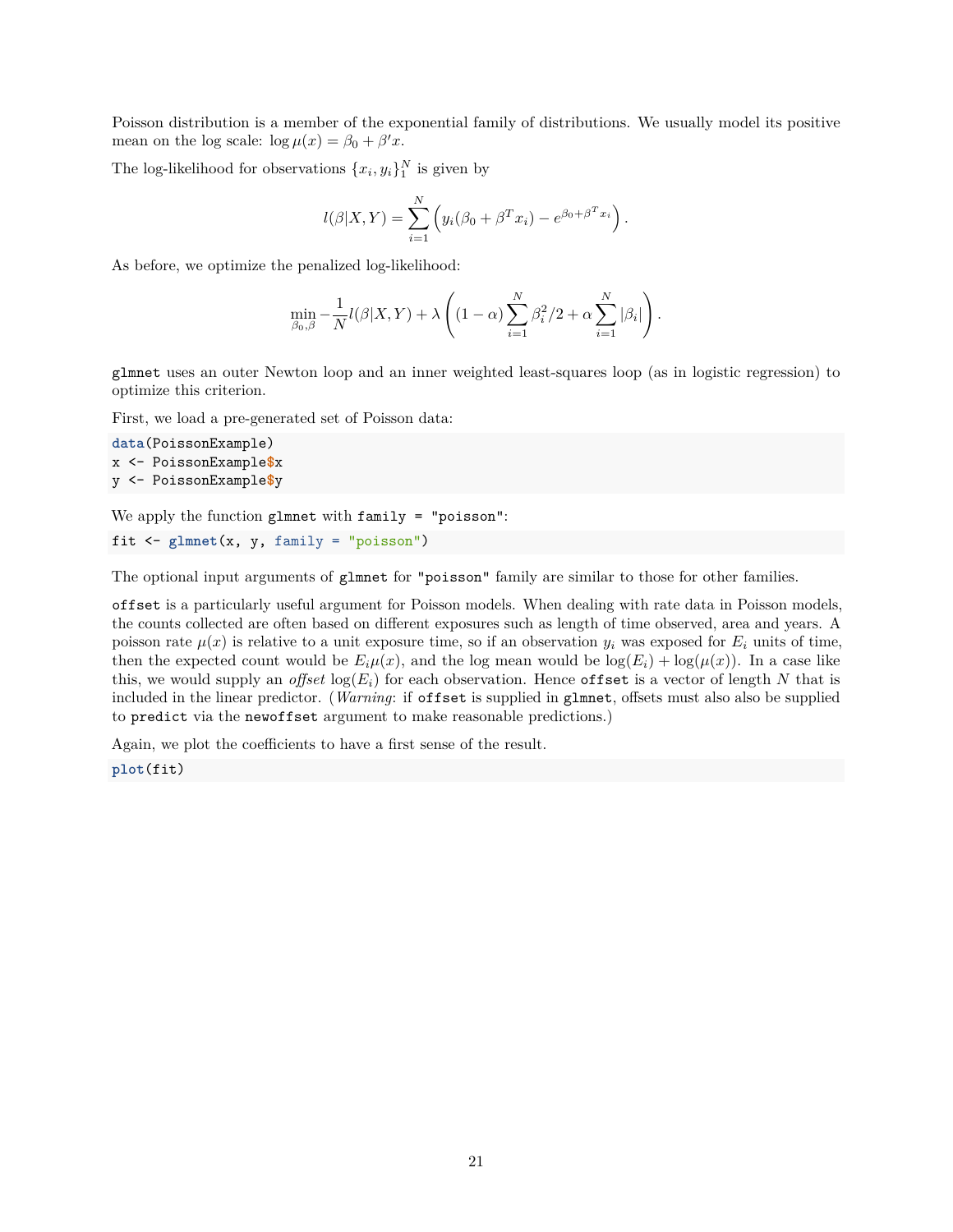

L1 Norm

As before, we can extract the coefficients and make predictions at certain *λ*'s using coef and predict respectively. The optional input arguments are similar to those for other families. For the predict method, the argument type has the same meaning as that for family = "binomial", except that "response" gives the fitted mean (rather than fitted probabilities in the binomial case). For example, we can do the following:

```
\text{coeff}(\text{fit}, s = 1)
```

```
## 21 x 1 sparse Matrix of class "dgCMatrix"
\# s1
## (Intercept) 0.61123371
## V1 0.45819758
## V2 -0.77060709
## V3 1.34015128
## V4 0.04350500
....
predict(fit, newx = x[1:5,], type = "response", s = c(0.1,1))
\# \# s1 s2
## [1,] 2.4944232 4.4263365
## [2,] 10.3513120 11.0586174
## [3,] 0.1179704 0.1781626
## [4,] 0.9713412 1.6828778
## [5,] 1.1133472 1.9934537
```
We may also use cross-validation to find the optimal  $\lambda$ 's and thus make inferences.

cvfit <- **cv.glmnet**(x, y, family = "poisson")

Options are almost the same as the Gaussian family except that for type.measure:

- "deviance" (default) gives the deviance.
- "mse" is for mean squared error.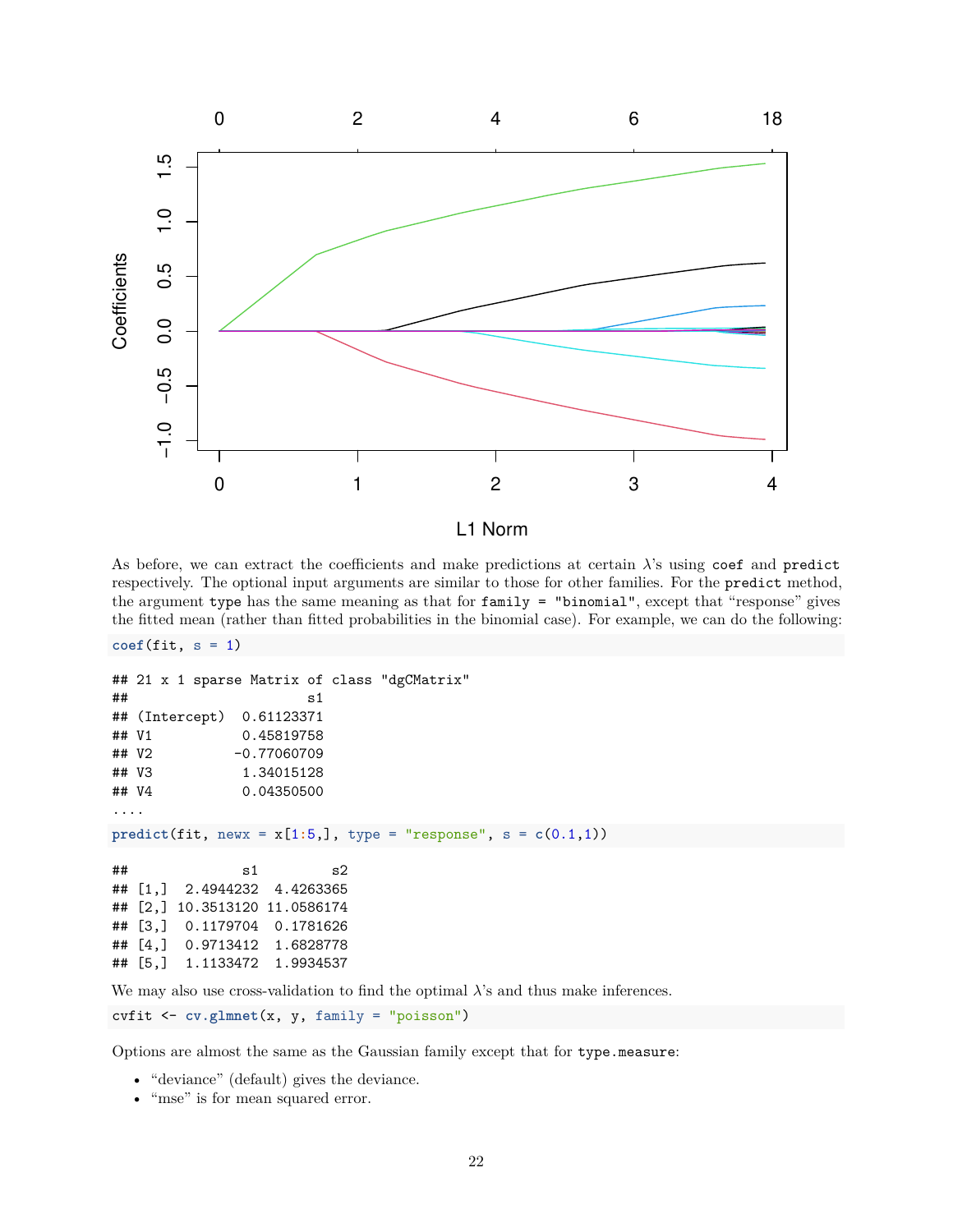• "mae" is for mean absolute error.

# <span id="page-22-0"></span>**Cox Regression: family = "cox"**

The Cox proportional hazards model is commonly used for the study of the relationship beteween predictor variables and survival time. We have another vignette [\("Regularized Cox Regression"\)](https://glmnet.stanford.edu/articles/Coxnet.html) dedicated solely to fitting regularized Cox models with the glmnet package; please consult that vignette for details.

# <span id="page-22-1"></span>**Programmable GLM families: family = family()**

Since version 4.0, glmnet has the facility to fit any GLM family by specifying a family object, as used by stats::glm. For these more general families, the outer Newton loop is performed in R, while the inner elastic-net loop is performed in Fortran, for each value of lambda. The price for this generality is a small hit in speed. For details, see the vignette "GLM family [functions in](https://glmnet.stanford.edu/articles/glmnetFamily.html) glmnet"

# <span id="page-22-2"></span>**Assessing models on test data**

Once we have fit a series of models using glmnet, we often assess their performance on a set of evaluation or test data. We usually go through the process of building a prediction matrix, deciding on the performance measure, and computing these measures for a series of values for lambda (and gamma for relaxed fits). glmnet provides three functions (assess.glmnet, roc.glmnet and confusion.glmnet) that make these tasks easier.

#### <span id="page-22-3"></span>**Performance measures**

The function assess.glmnet computes the same performance measures produced by cv.glmnet, but on a validation or test dataset.

```
data(BinomialExample)
x <- BinomialExample$x
y <- BinomialExample$y
itrain <- 1:70
fit <- glmnet(x[itrain, ], y[itrain], family = "binomial", nlambda = 5)
assess.glmnet(fit, newx = x[-itrain, ], newy = y[-itrain])
## $deviance
## s0 s1 s2 s3 s4
## 1.3877348 0.8612331 1.7948439 3.0335905 3.6930687
## attr(,"measure")
## [1] "Binomial Deviance"
##
## $class
## s0 s1 s2 s3 s4
## 0.4666667 0.1666667 0.2333333 0.1666667 0.1666667
## attr(,"measure")
## [1] "Misclassification Error"
##
## $auc
## [1] 0.5000000 0.9062500 0.8482143 0.8169643 0.8303571
## attr(,"measure")
## [1] "AUC"
##
```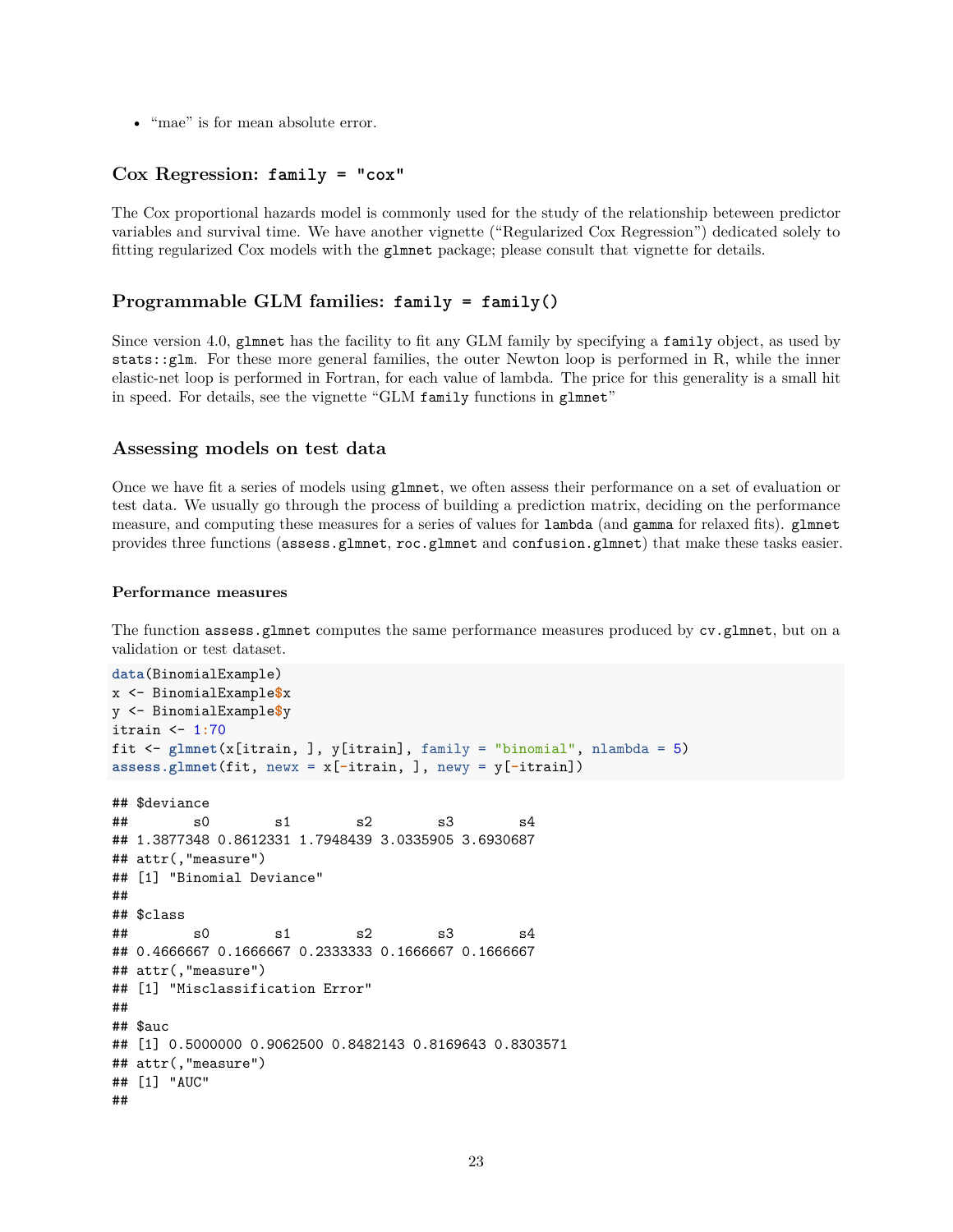```
## $mse
## s0 s1 s2 s3 s4
## 0.5006803 0.2529304 0.3633411 0.3514574 0.3500440
## attr(,"measure")
## [1] "Mean-Squared Error"
##
## $mae
## s0 s1 s2 s3 s4
## 0.9904762 0.5114320 0.4597047 0.3928790 0.3767338
## attr(,"measure")
## [1] "Mean Absolute Error"
```
This produces a list with *all* the measures suitable for a binomial model, computed for the entire sequence of lambdas in the fit object. Here the function identifies the model family from the fit object.

A second use case builds the prediction matrix before calling assess.glmnet:

```
pred <- predict(fit, newx = x[-itrain, ])
assess.glmnet(pred, newy = y[-itrain], family = "binomial")
```
Here we have to provide the family as an argument; the results (not shown) are the same. Users can see the various measures suitable for each family via

**glmnet.measures**()

```
## $gaussian
## [1] "mse" "mae"
##
## $binomial
## [1] "deviance" "class" "auc" "mse" "mae"
##
## $poisson
## [1] "deviance" "mse" "mae"
##
## $cox
## [1] "deviance" "C"
##
## $multinomial
## [1] "deviance" "class" "mse" "mae"
##
## $mgaussian
## [1] "mse" "mae"
##
## $GLM
## [1] "deviance" "mse" "mae"
```
assess.glmnet can also take the result of cv.glmnet as input. In this case the predictions are made at the optimal values for the parameter(s).

```
cfit <- cv.glmnet(x[itrain, ], y[itrain], family = "binomial", nlambda = 30)
assess.glmnet(cfit, newx = x[-itrain, ], newy = y[-itrain])
```
## \$deviance ## lambda.1se ## 0.9482246 ## attr(,"measure") ## [1] "Binomial Deviance" ##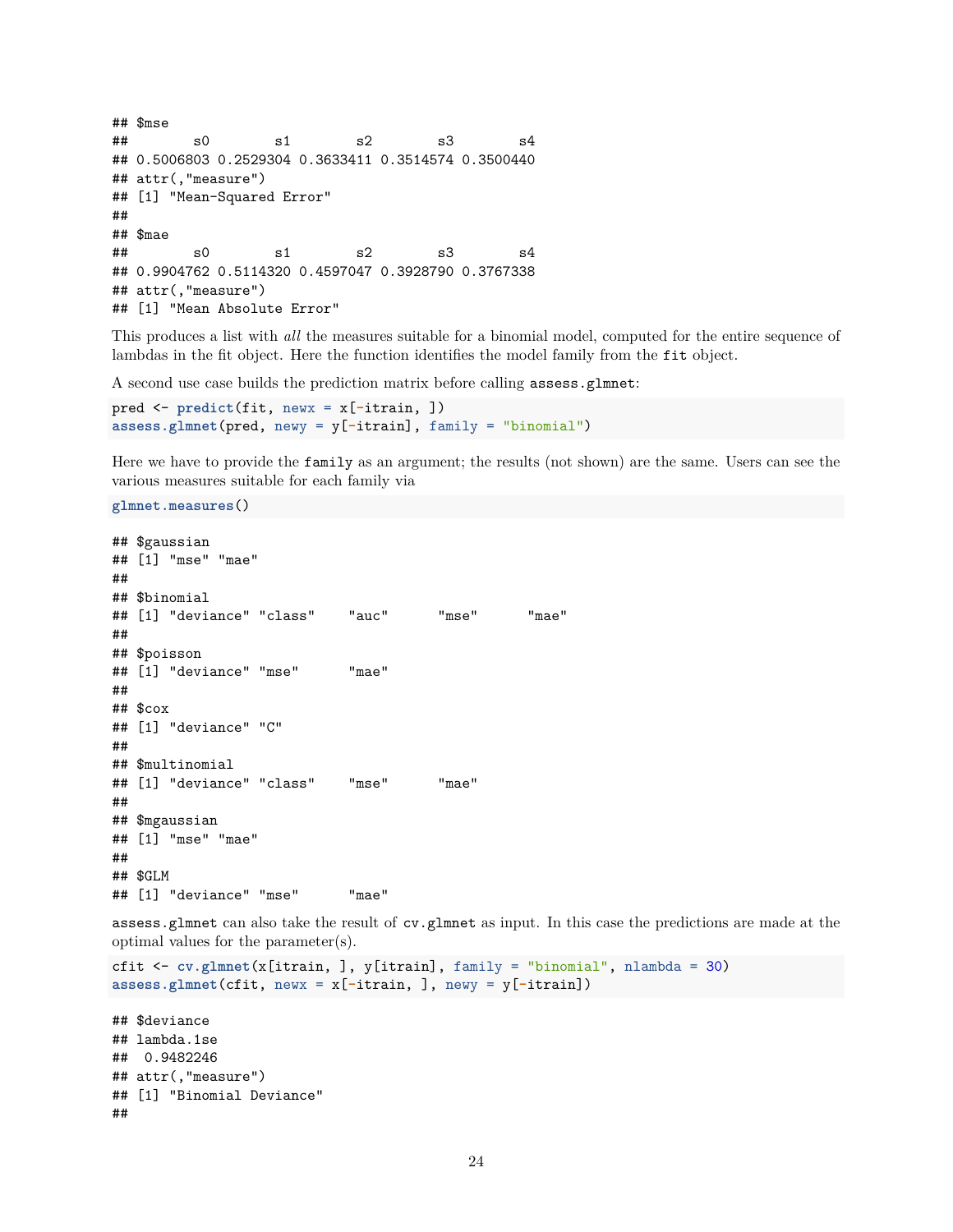```
## $class
## lambda.1se
## 0.2
## attr(,"measure")
## [1] "Misclassification Error"
....
```
This uses the default value of s = "lambda.1se", just like predict would have done. Users can provide additional arguments that get passed on to predict. For example, the code below shows the performance measures for  $s = "lambda.min":$ 

**assess.glmnet**(cfit, newx = x[**-**itrain, ],newy = y[**-**itrain], s = "lambda.min")

```
## $deviance
## lambda.min
## 0.8561849
## attr(,"measure")
## [1] "Binomial Deviance"
##
## $class
## lambda.min
## 0.1666667
## attr(,"measure")
## [1] "Misclassification Error"
....
```
### <span id="page-24-0"></span>**Prevalidation**

One interesting use case for assess.glmnet is to get the results of cross-validation using other measures. By specifying keep = TRUE in the cv.glmnet call, a matrix of prevalidated predictions are stored in the returned output as the fit.preval component. We can then use this component in the call to assess.glmnet:

```
cfit \leq cv.glmnet(x, y, family = "binomial", keep = TRUE, nlambda = 30)
assess.glmnet(cfit$fit.preval, newy = y, family = "binomial")
```

```
## $deviance
## s0 s1 s2 s3 s4 s5 s6 s7
## 1.4131504 1.2947431 1.1887748 1.0940954 0.9903013 0.8999068 0.8407559 0.8075691
## s8 s9 s10 s11 s12 s13 s14 s15
## 0.8053265 0.8302531 0.8783749 0.9490040 1.0501903 1.1733004 1.2947184 1.4200727
## s16 s17 s18 s19 s20 s21 s22 s23
## 1.5596069 1.7098302 1.8594572 2.0060912 2.1283083 2.2510820 2.3757275 2.4799198
## s24 s25 s26 s27 s28 s29
## 2.5765861 2.6589164 2.7143188 2.7634920 2.8119805 2.8404461
## attr(,"measure")
## [1] "Binomial Deviance"
....
```
Users can verify that the first measure here deviance is identical to the component cvm on the cfit object.

#### <span id="page-24-1"></span>**ROC curves for binomial data**

In the special case of binomial models, users often would like to see the ROC curve for validation or test data. Here the function roc.glmnet provides the goodies. Its first argument is as in assess.glmnet. Here we illustrate one use case, using the prevlidated CV fit.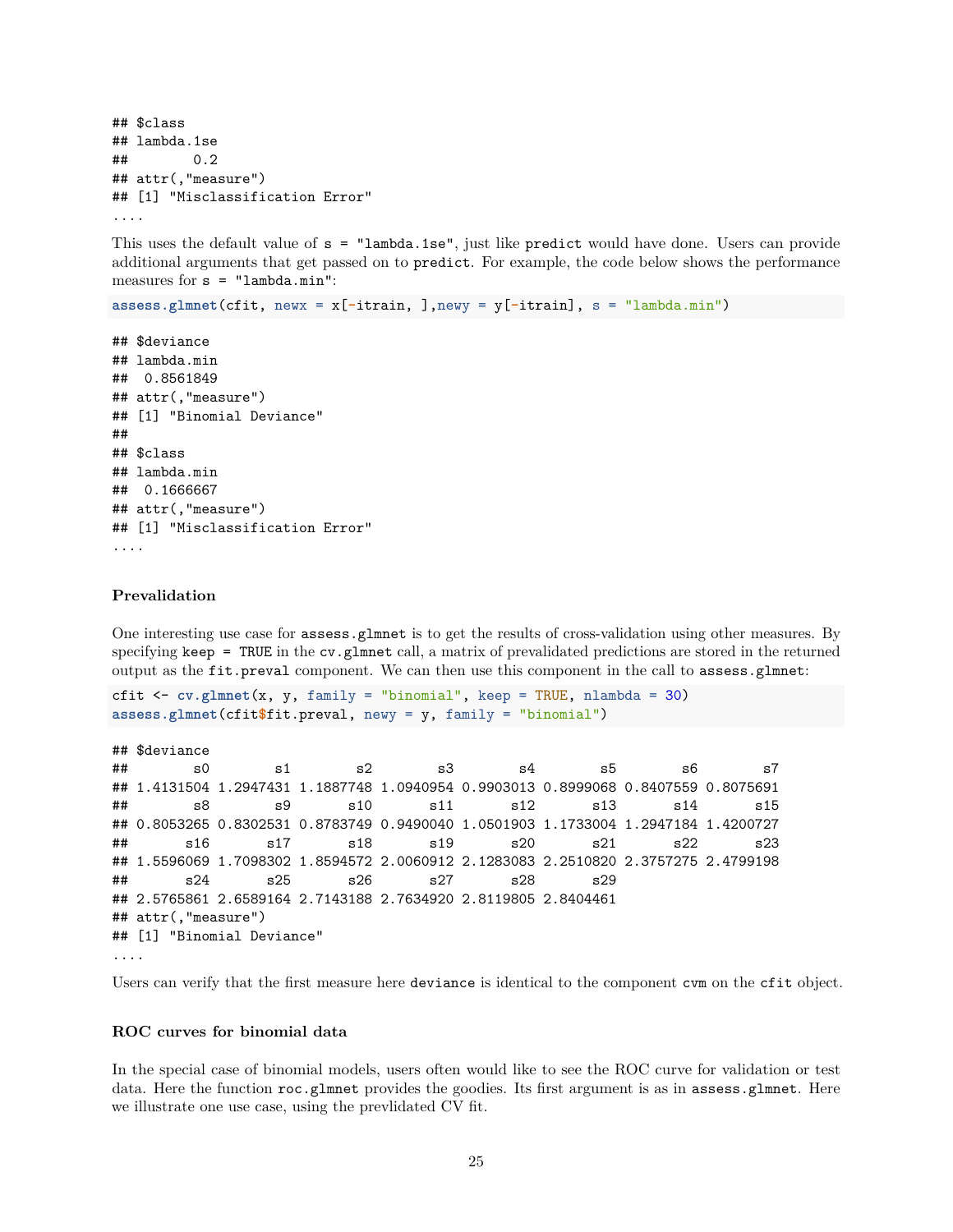```
cfit <- cv.glmnet(x, y, family = "binomial", type.measure = "auc",
                  keep = TRUE)
rocs <- roc.glmnet(cfit$fit.preval, newy = y)
```
roc.glmnet returns a list of cross-validated ROC data, one for each model along the path. The code below demonstrates how one can plot the output. The first line identifies the lambda value giving the best area under the curve (AUC). Then we plot all the ROC curves in grey and the "winner" in red.

```
best <- cvfit$index["min",]
plot(rocs[[best]], type = "l")
invisible(sapply(rocs, lines, col="grey"))
lines(rocs[[best]], lwd = 2,col = "red")
```


### <span id="page-25-0"></span>**Confusion matrices for classification**

For binomial and multinomial models, we often wish to examine the classification performance on new data. The function confusion.glmnet will do that for us.

```
data(MultinomialExample)
x <- MultinomialExample$x
y <- MultinomialExample$y
set.seed(101)
itrain <- sample(1:500, 400, replace = FALSE)
cfit <- cv.glmnet(x[itrain, ], y[itrain], family = "multinomial")
cnf <- confusion.glmnet(cfit, newx = x[-itrain, ], newy = y[-itrain])
```
confusion.glmnet produces a table of class "confusion.table" which inherits from class "table", and we also provide a print method for it.

#### **print**(cnf)

## True ## Predicted 1 2 3 Total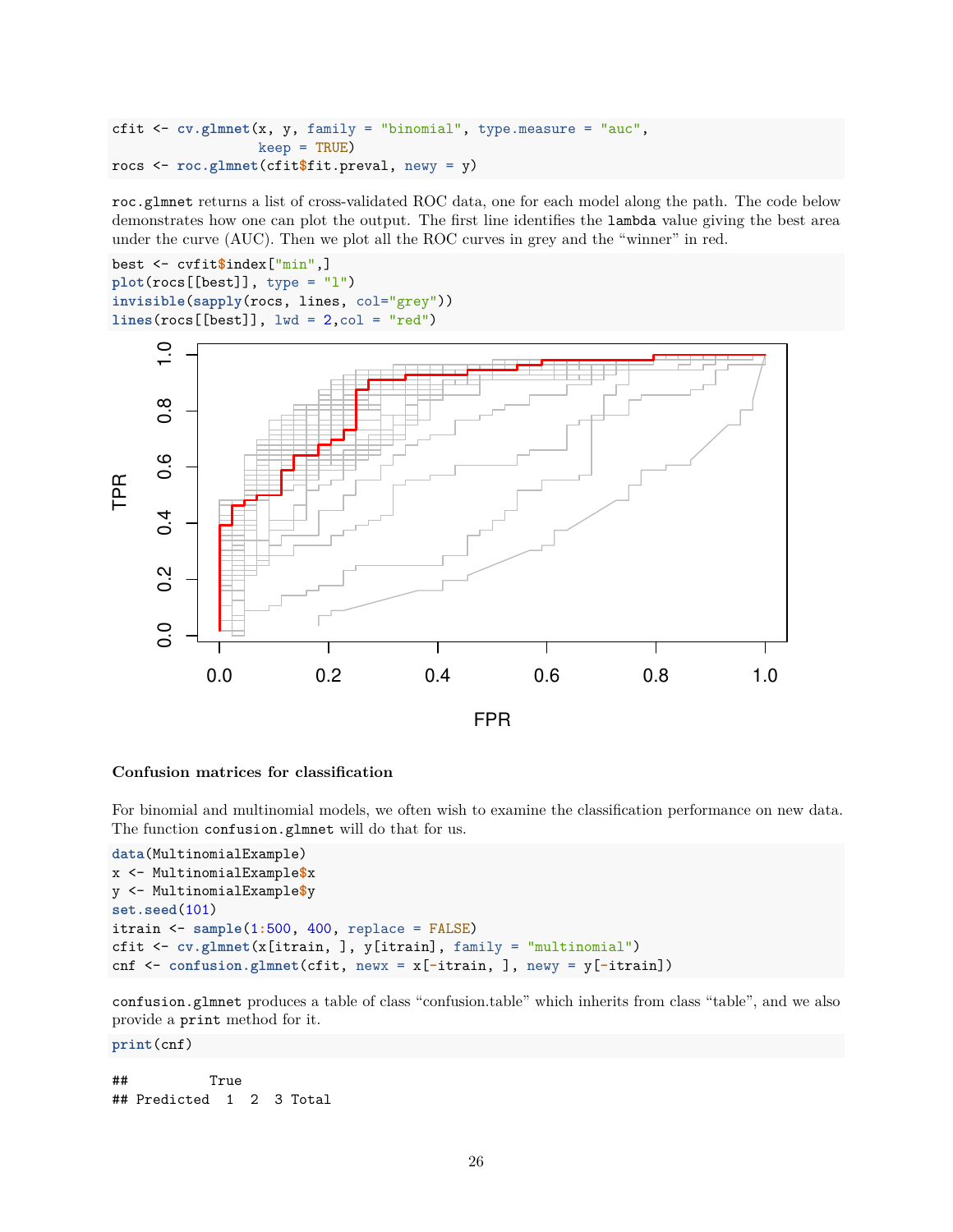## 1 13 6 4 23 ## 2 7 25 5 37 ## 3 4 3 33 40 ## Total 24 34 42 100 ## ## Percent Correct: 0.71

The first argument to confusion.glmnet should be a glmnet or cv.glmnet object (from which predictions can be made), or a matrix/array of predictions, such as the *kept* "fit.preval" component in the output of a cv.glmnet call with keep = TRUE. When a matrix/array of predictions is provided, we need to specify the family option, otherwise *confusion* can exist between "binomial" and "multinomial" prediction matrices.

When predictions for more than one model in the path is provided, confusion.glmnet returns a list of confusion tables. For example, the prevalidated predictions from cv.glmnet are for the whole lambda path, and so we are returned a list of confusion tables. In the code below, we identify and print the one achieving the smallest classification error.

```
cfit <- cv.glmnet(x, y, family = "multinomial", type = "class", keep = TRUE)
cnf <- confusion.glmnet(cfit$fit.preval, newy = y, family = "multinomial")
best <- cfit$index["min",]
print(cnf[[best]])
```
## True ## Predicted 1 2 3 Total ## 1 76 22 14 112 ## 2 39 129 23 191 ## 3 27 23 147 197 ## Total 142 174 184 500 ## ## Percent Correct: 0.704

# <span id="page-26-0"></span>**Filtering variables**

The exclude argument to glmnet accepts a vector of indices, indicating which variables should be excluded from the fit, i.e. get zeros for their coefficients. From version 4.1-2, the exclude argument can accept a *function*. The idea is that variables can be filtered based on some of their properties (e.g. too sparse) before any models are fit. When performing cross-validation (CV), this filtering should be done separately inside each fold of cv.glmnet.

Here is a typical filter function: it excludes variables that are more than 80% sparse.

```
filter \leq function(x, ...) which(colMeans(x == 0) > 0.8)
```
This function gets invoked inside the call to glmnet, and uses the supplied x to generate the indices.

We give a simple example using this:

```
set.seed(101)
n \le -500; p \le -50x <- matrix(rnorm(n * p), n, p)
x[sample(seq(length(x)), 4 * n * p / 5)] <- 0
y <- rnorm(n) + x %*% (rnorm(p) / 5) > 0
excl <- filter(x)
print(excl)
```
## [1] 4 5 6 7 8 9 11 15 22 23 24 25 26 27 28 29 33 35 36 40 42 46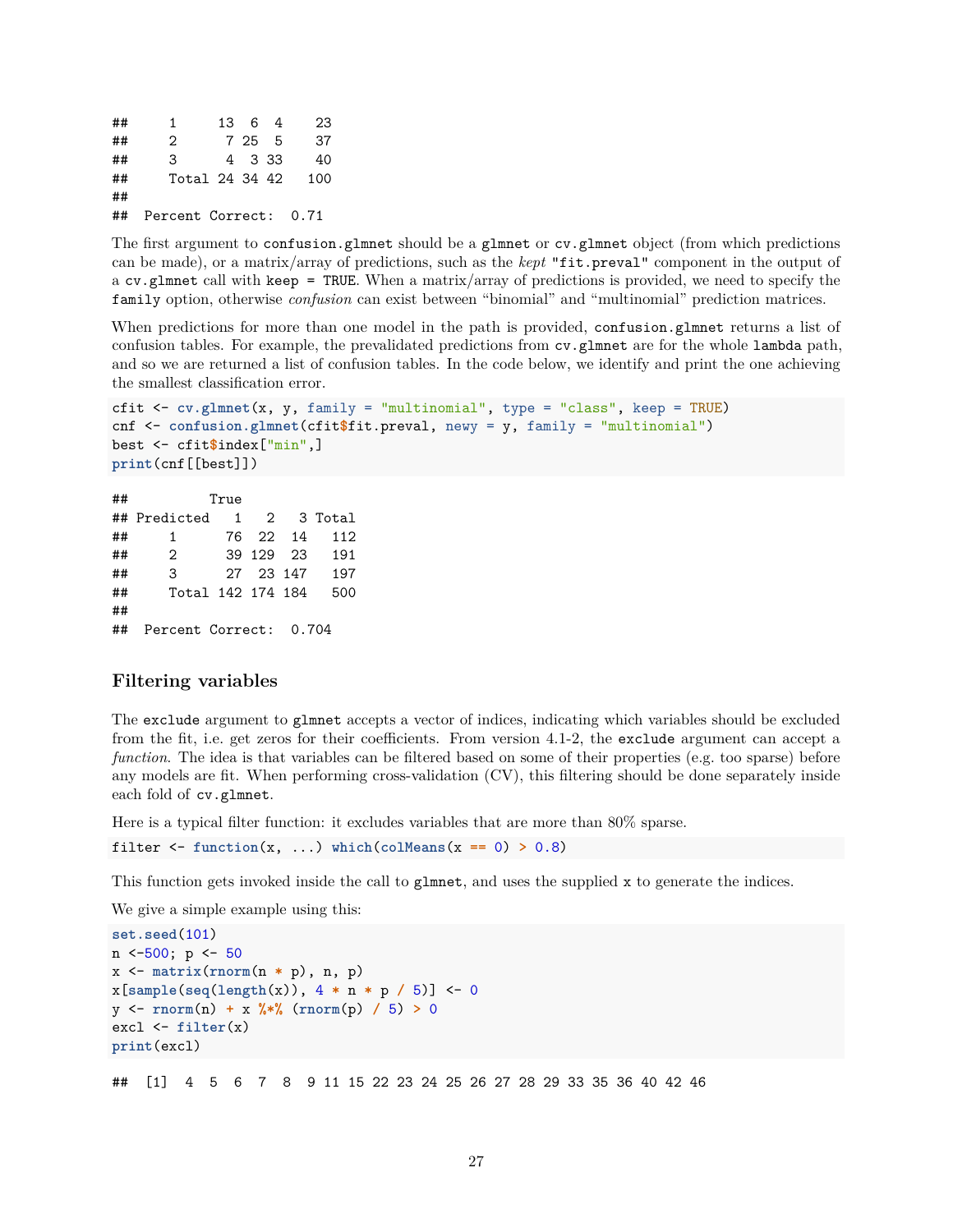```
fit.orig <- glmnet(x, y, family = "binomial", exclude = excl)
fit.new <- glmnet(x, y, family = "binomial", exclude = filter)
all.equal(fit.orig, fit.new)
```
## [1] "Component \"call\": target, current do not match when deparsed"

The fits are the same (the call component is all that differs).

The nice thing with this approach is that cv.glmnet does the right thing: it applies the filter function separately to each training-fold x, and hence accounts for any bias that may be incurred by the filtering.

cvfit.filt <- **cv.glmnet**(x, y, family = "binomial", exclude = filter)

The most general form of the filter function is

filter <- **function**(x, y, weights, ...) {}

Yes, users can use y as well in their filtering criterion, and the observation weights if that makes sense. As we did above, some of the arguments can be omitted, but the ... must always be there. We will give some useful examples of filter functions a bit later.

An important point to note is that any other arguments in a user's filter function are *ignored*. So, what we should if we want one or more additional parameters to guide the filtering, such as the choice of 0.8 in our filter function above? The safest way to achieve this is to write a filter *generator* function, that produces a filter function as its output. We give an example:

```
sparsity <- function(fraction = 0.7) {
  function(x, ...) which(colMeans(x == 0) > fraction)
}
sparsity(0.5)
## function(x, ...) which(colMeans(x == 0) > fraction)
## <environment: 0x7f7e3c925ef0>
```
Here, sparsity() is a function that produces a function. The argument fraction is found in the environment of that function, and hence is *built in*. We can now run cv.glmnet as follows:

```
foldid \leq sample(\text{rep}(1:10, \text{length.out} = \text{length}(y)))cvfit.filt1 <- cv.glmnet(x, y, family = "binomial", foldid = foldid,
                           exclude = filter)
cvfit.filt2 <- cv.glmnet(x, y, family = "binomial", foldid = foldid,
                           exclude = sparsity(0.8))
all.equal(cvfit.filt1, cvfit.filt2)
```
## [1] "Component \"call\": target, current do not match when deparsed" ## [2] "Component \"glmnet.fit\": Component \"call\": target, current do not match when deparsed"

These agree in the important parts.

We end this section with some useful filtering functions. In genomics, where the x matrix can be very wide, we often filter features based on variance. We will use expression arrays as an example. All else being equal, we expect the variance of the gene expression of a gene to be higher if there is something *going on* across the samples, and we guess that that *something* is related to the response. Here is a function that efficiently computes the column-wise variance for a wide matrix, followed by a filter function that uses it.

```
uvar \leq function(x, \text{ means } = \text{FALSE}) {
  # if means = TRUE, the means and variances are returned,
  # otherwise just the variances
  m <- colMeans(x)
  n \leftarrow \text{nrow}(x)
```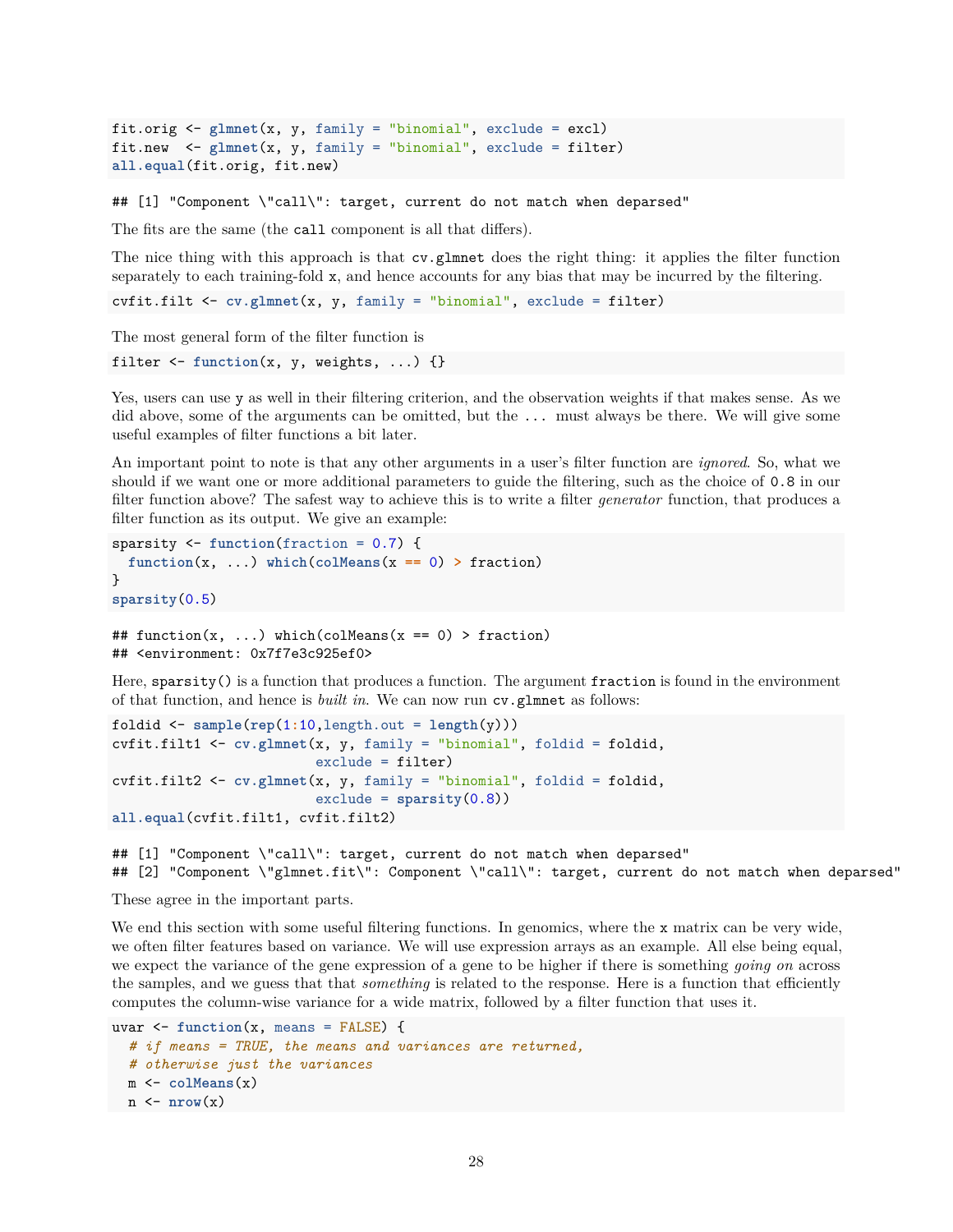```
x <- x - outer(rep(1,n),m)
  v <- colSums(x^2) / (n - 1)
  if (means) list(mean = m, var = v) else v
}
vfilter \le function(q = 0.3) {
  function(x,...) {
    v \leftarrow uvar(x)which(v < quantile(v, q))
  }
}
```
Here, our filter function vfilter() is a function generator as discussed above, and will exclude the fraction q of variables with the lowest variance.

We can also use y as part of our filtering. This final example builds on the example above. Here the response y is binary, taking two values. We want to filter out variables with low values of the two-sample t-statistic with groups defined by y. Again, we present an efficient function for computing the t-statistics, and then the filter. (Notice that for convenience, our function uvar above can optionally return a mean vector and a variance vector.)

```
ut.test \le function(x, y, s0 = 0) {
  ni <- table(y); n <- sum(ni)
  if(length(ni) != 2) stop("Only two-sample t-test here")
  index <- seq(n)
  mv \leq tapply(index, y, function(i, x) \text{uvar}(x[i, j], \text{means} = \text{TRUE}), x = x)
  ss <- ((ni[1] - 1) * mv[[1]]$var + (ni[2] - 1) * mv[[2]]$var)
  sd <- sqrt(ss * (1 / ni[[1]] + 1 / ni[[2]]) / (n - 2))
  numer <- mv[[1]]$mean - mv[[2]]$mean
  numer / (sd + s0)
}
tfilter \le function(q = 0.3, s0 = 0) {
  function(x, y, ...) {
    tstats \leftarrow ut.test(x, y, s0 = s0)which(tstats < quantile(tstats, q))
  }
}
```
One might think that unsupervised filtering using just x before fitting the model is fair game, and perhaps need not be accounted for in cross-validation. This is an interesting issue, and one can argue that there could be some bias if it was not accounted for. But filtering using x and y *definitely* introduces potential bias. However, it can still give good results, as long as it it correctly accounted for when running CV.

cvfit.filt3 <- **cv.glmnet**(x, y, family = "binomial", foldid = foldid, exclude = **tfilter**(0.4))

# <span id="page-28-0"></span>**Other Package Features**

In this section, we describe other features in the glmnet package that might be of interest to users.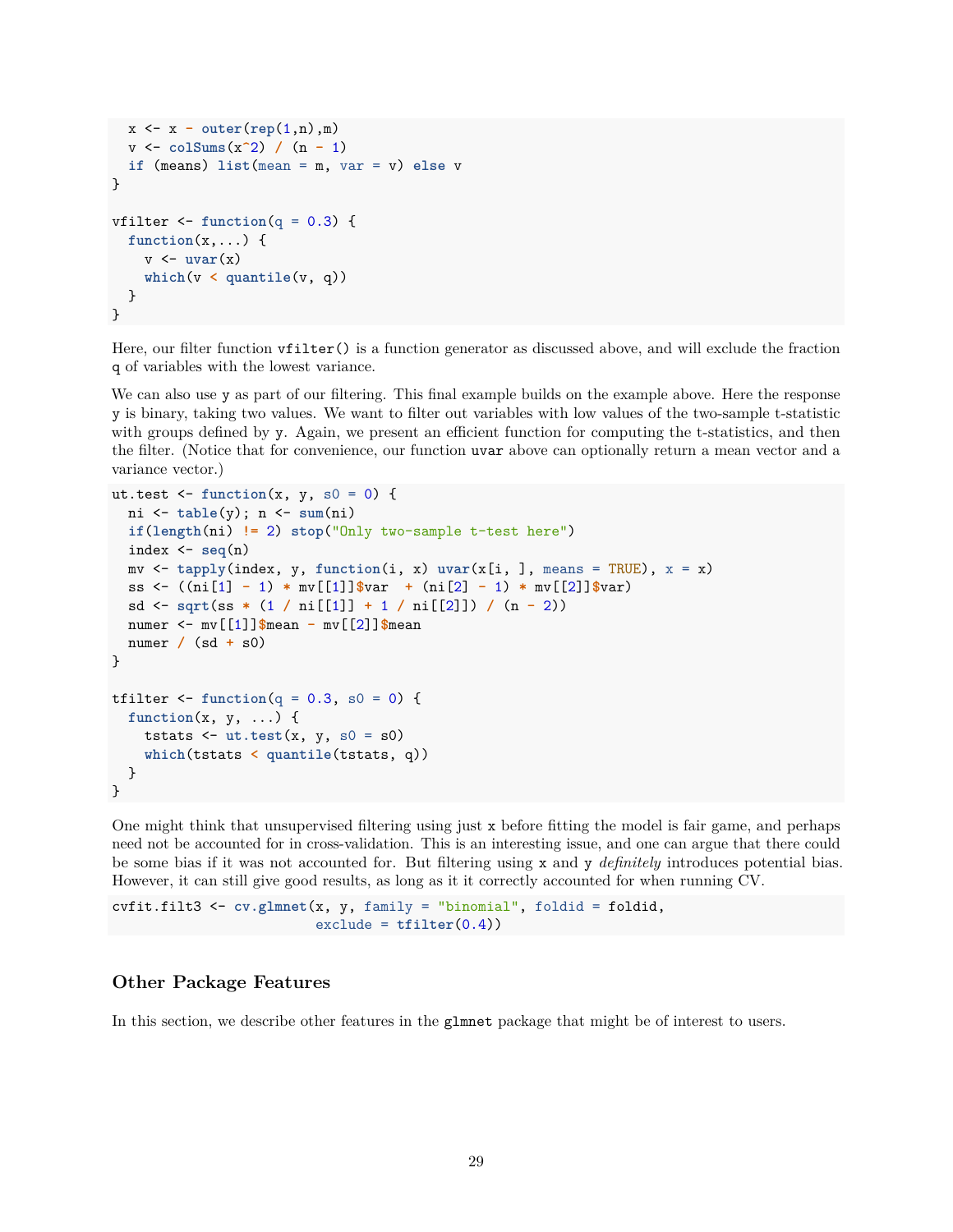#### <span id="page-29-0"></span>**Sparse matrix support**

Our package supports sparse input matrices, which allow the efficient storage and operation of large matrices having only a few nonzero entries. The usage of sparse matrices (inherits from class "sparseMatrix" as in the Matrix package) in glmnet is the same as if a regular matrix is provided.

We load a set of sample data created beforehand. It loads x, a  $100*20$  sparse input matrix and y, the response vector.

```
data(SparseExample)
x <- SparseExample$x
y <- SparseExample$y
class(x)
```

```
## [1] "dgCMatrix"
## attr(,"package")
## [1] "Matrix"
```
Users can create a sparse matrix with the function sparseMatrix by providing the locations and values of the nonzero entries. Alternatively, the Matrix function from the Matrix package can also be used to contruct a sparse matrix by setting sparse = TRUE, but this defeats the purpose somewhat if the matrix is large.

We can fit the model the same way as before.

fit  $\leftarrow$  glmnet $(x, y)$ 

We can also do the cross-validation and plot the resulting object.

```
\text{c}\text{v}\text{fit} = \text{cv}\text{.g}\text{l}\text{m}\text{net}(\text{x}, \text{y})plot(cvfit)
```


The usage of other functions are similar and we do not expand here.

Note that sparse matrices can also be used for newx, the new input matrix in the predict function. For example,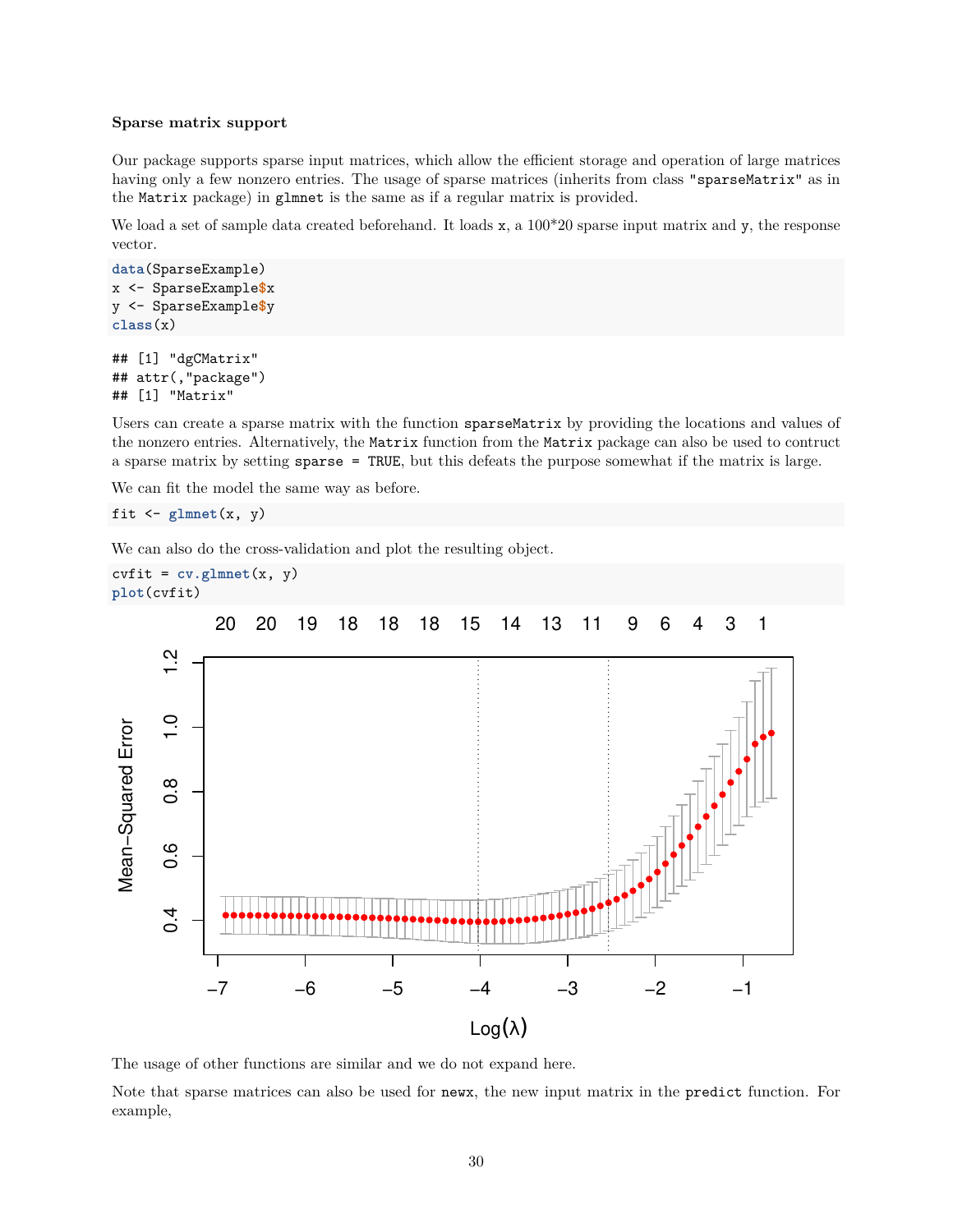```
i <- sample(1:5, size = 25, replace = TRUE)
j <- sample(1:20, size = 25, replace = TRUE)
x <- rnorm(25)
nx \leq sparseMatrix(i = i, j = j, x = x, dims = c(5, 20))
predict(cvfit, newx = nx, s = "lambda.min")
## lambda.min
## [1,] 2.3731134
## [2,] -0.1100765
## [3,] -3.0124618
## [4,] 0.3655119
## [5,] -0.4475473
```
#### <span id="page-30-0"></span>**Fitting big and/or sparse unpenalized generalized linear models**

The glmnet package includes a function bigGlm for fitting a single *unpenalized* generalized linear model (GLM), but allowing all the options of glmnet. In other words, the user can set coefficient upper and/or lower bounds, and can provide the x matrix in sparse matrix format. This is not too much more than fitting a model with a single value of lambda = 0 (with some protection from edge cases). predict and print methods can be called on the output.

```
data(BinomialExample)
x <- BinomialExample$x
y <- BinomialExample$y
fit \leq bigGlm(x, y, family = "binomial", lower.limits = -1)
print(fit)
##
## Call: bigGlm(x = x, y = y, family = "binomial", lower.limits = -1)
##
## Df %Dev Lambda
## 1 30 77.57 0
```
#### <span id="page-30-1"></span>**Creating x from mixed variables and/or missing data**

The glmnet package includes a function makeX that makes it easy to create the model matrix x needed as input to glmnet. It takes as input a data frame, which can contain vectors, matrices and factors. Some of the features are:

- Factors are *one-hot* encoded to form indicator matrices.
- Missing values in the resultant matrix can be replaced by the column means.
- The sparse option returns a matrix in column-sparse format. This is useful if the data are large, and factors have many levels.
- Two data frames can be provided, train and test. This ensures the factor levels correspond, and also imputes missing data in the test data from means in the training data.

Our first example demonstrates how makeX works with factors:

```
set.seed(101)
X \leftarrow \text{matrix}(\text{rnorm}(5), \text{nrow} = 5)X2 <- sample(letters[1:3], 5, replace = TRUE)
X3 <- sample(LETTERS[1:3], 5, replace = TRUE)
df <- data.frame(X, X2, X3)
makeX(df)
```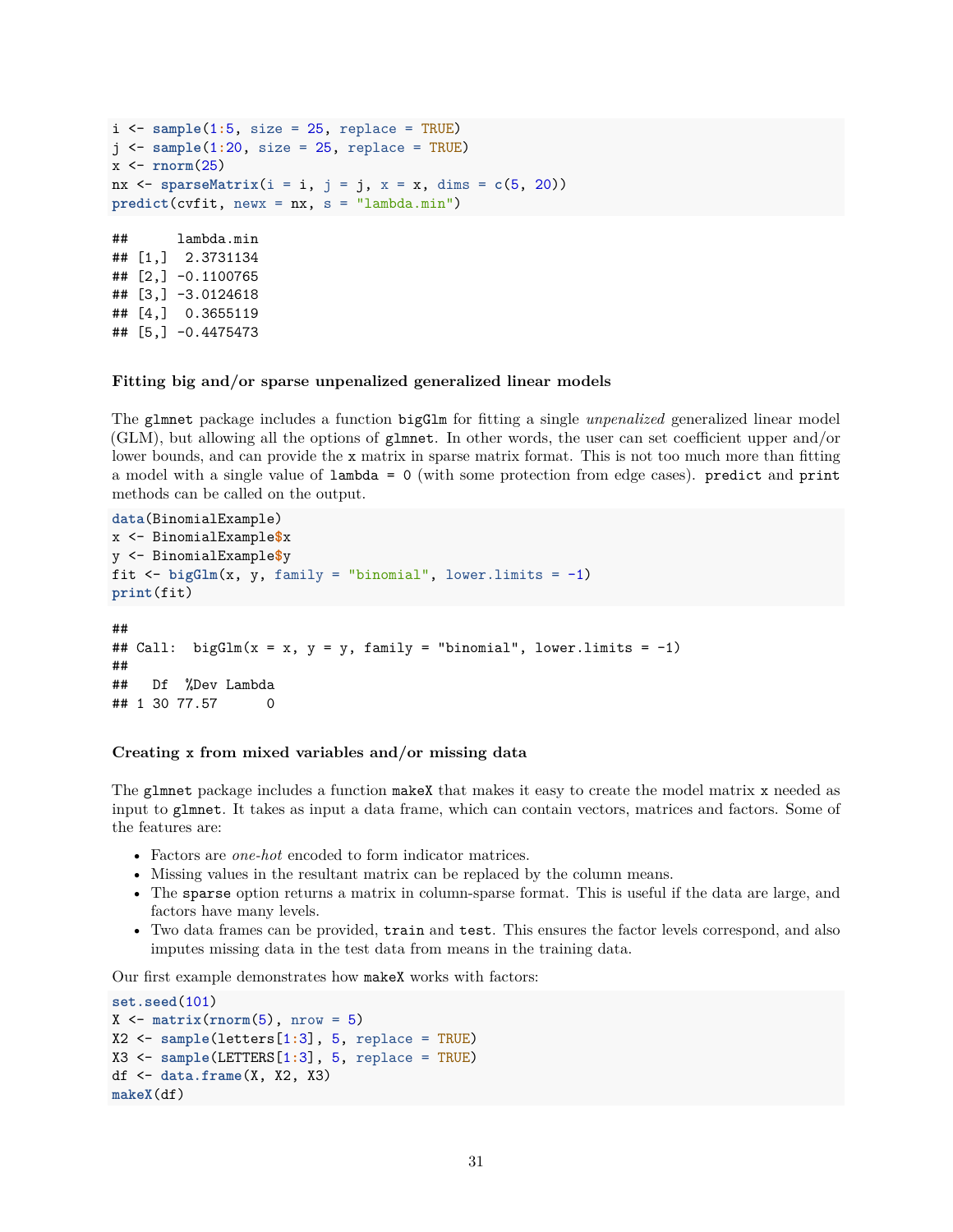```
## X X2a X2b X2c X3B X3C
## 1 -0.3260365 0 0 1 0 1
## 2 0.5524619 0 1 0 0 1
## 3 -0.6749438 0 0 1 1 0
## 4 0.2143595 0 0 1 0 1
## 5 0.3107692 1 0 0 0 1
Include the option sparse = TRUE if a sparse output is desired:
makeX(df, sparse = TRUE)
## 5 x 6 sparse Matrix of class "dgCMatrix"
## X X2a X2b X2c X3B X3C
## 1 -0.3260365 . . 1 . 1
## 2 0.5524619 . 1 . . 1
## 3 -0.6749438 . . 1 1 .
## 4 0.2143595 . . 1 . 1
## 5 0.3107692 1 . . . 1
Next, let us add some missing values to our data matrix. By default, makeX leaves NAs as is:
Xn \leq X ; Xn[3,1] \leq NAX2n \leq X2; X2n[1] \leq -NAX3n <- X3; X3n[5] <- NA
dfn <- data.frame(Xn, X2n, X3n)
dfn
## Xn X2n X3n
## 1 -0.3260365 <NA> C
## 2 0.5524619 b C
## 3 NA c B
## 4 0.2143595 c C
## 5 0.3107692 a <NA>
makeX(dfn)
## Xn X2na X2nb X2nc X3nB X3nC
## 1 -0.3260365 NA NA NA 0 1
## 2 0.5524619 0 1 0 0 1
## 3 NA 0 0 1 1 0
## 4 0.2143595 0 0 1 0 1
## 5 0.3107692 1 0 0 NA NA
We can impute the missing values with column means by passing the option na. impute = TRUE:
makeX(dfn, na.impute = TRUE, sparse = TRUE)
## 5 x 6 sparse Matrix of class "dgCMatrix"
## Xn X2na X2nb X2nc X3nB X3nC
## 1 -0.3260365 0.25 0.25 0.5 . 1.00
## 2 0.5524619 . 1.00 . . 1.00
## 3 0.1878885 . . 1.0 1.00 .
## 4 0.2143595 . . 1.0 . 1.00
## 5 0.3107692 1.00 . . 0.25 0.75
```
Finally if a test set is available as well, both the training and test sets can be passed to makeX at the same time so that all the levels of factors present in the training and test sets will be represented correctly in the output matrix. In the example below, the third column of the training set only contains "B" and "C" while that of the training set only contains "A" and "C". By passing both data sets to makeX at the same time, this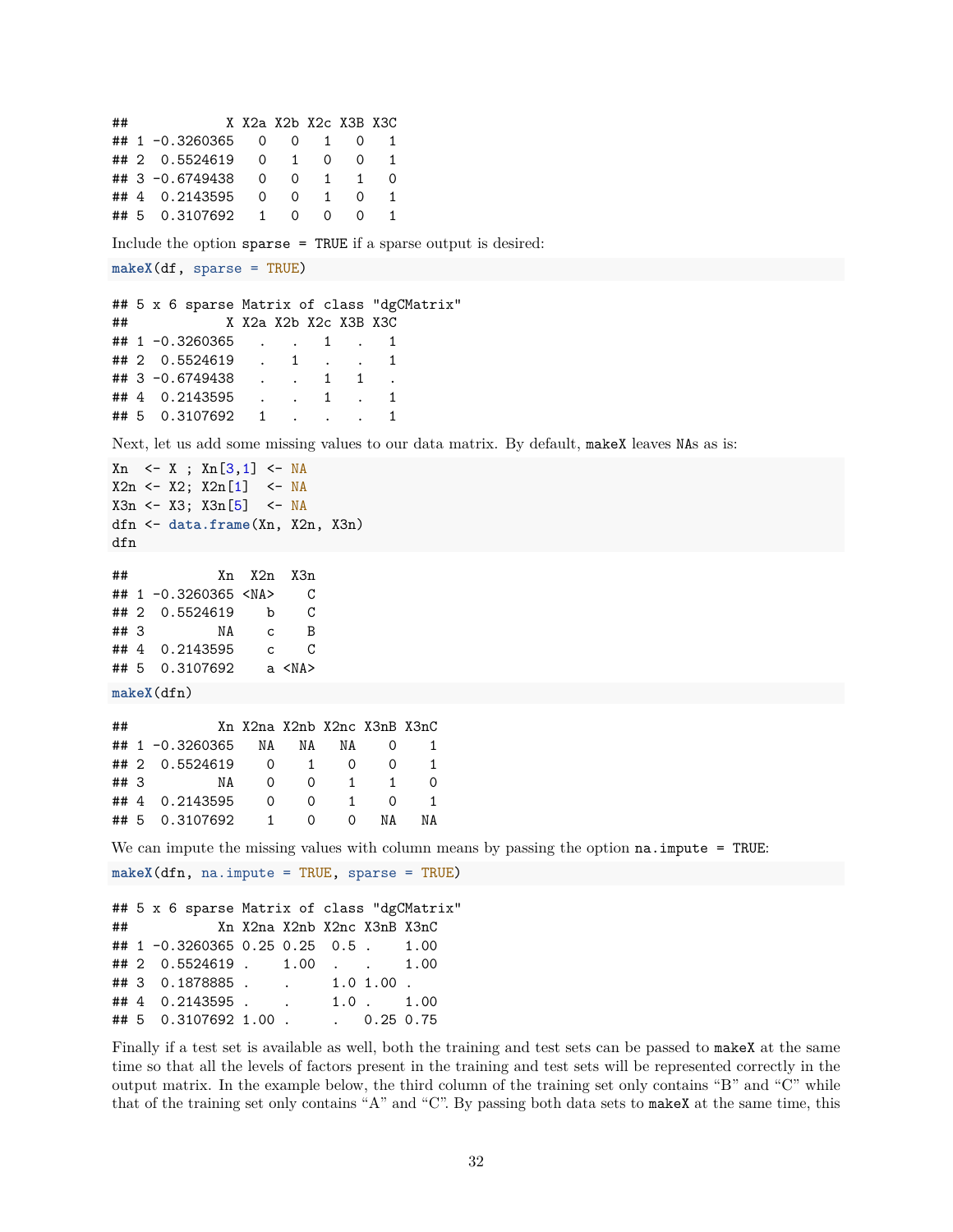third column is correctly expanded into 3 feature columns for both the training and test sets.

```
set.seed(102)
X \leftarrow \text{matrix}(\text{rnorm}(5), \text{nrow} = 5)X2 <- sample(letters[1:3], 5, replace = TRUE)
X3 <- sample(LETTERS[1:3], 5, replace = TRUE)
Xn <- X ; Xn[5,1] <- NA
X2n <- X2; X2n[1] <- NA
X3n <- X3; X3n[2] <- NA
dftn <- data.frame(Xn, X2n, X3n)
dftn
## Xn X2n X3n
## 1 0.1805229 <NA> C
## 2 0.7847340 c <NA>
## 3 -1.3531646 c C
## 4 1.9832982 a A
## 5 NA c A
makeX(dfn, dftn, sparse = TRUE)
## $x
## 5 x 7 sparse Matrix of class "dgCMatrix"
## Xn X2na X2nb X2nc X3nA X3nB X3nC
## 1 -0.3260365 NA NA NA . . 1
## 2 0.5524619 . 1 . . . 1
## 3 NA . . 1 . 1 .
## 4 0.2143595 . . 1 . . 1
## 5 0.3107692 1 . . NA NA NA
##
## $xtest
## 5 x 7 sparse Matrix of class "dgCMatrix"
## Xn X2na X2nb X2nc X3nA X3nB X3nC
## 6 0.1805229 NA NA NA . . 1
## 7 0.7847340 . . 1 NA NA NA
## 8 -1.3531646 . . 1 . . 1
## 9 1.9832982 1 . . 1 . .
## 10 MA . . 1 1 . .
```
#### <span id="page-32-0"></span>**Progress bar**

Ever run a job on a big dataset, and wonder how long it will take? glmnet and cv.glmnet come equipped with a progress bar, which can by displayed by passing  $trace.it = TRUE$  to these functions.

fit  $\leq$  glmnet $(x, y, trace.it = TRUE)$ 

#### ##

|================================== |65%

This display changes in place as the fit is produced. The progress bar is also very helpful with cv.glmnet:

fit  $\leq$  cv.glmnet $(x, y, trace.i t = TRUE)$ 

#### ##

Training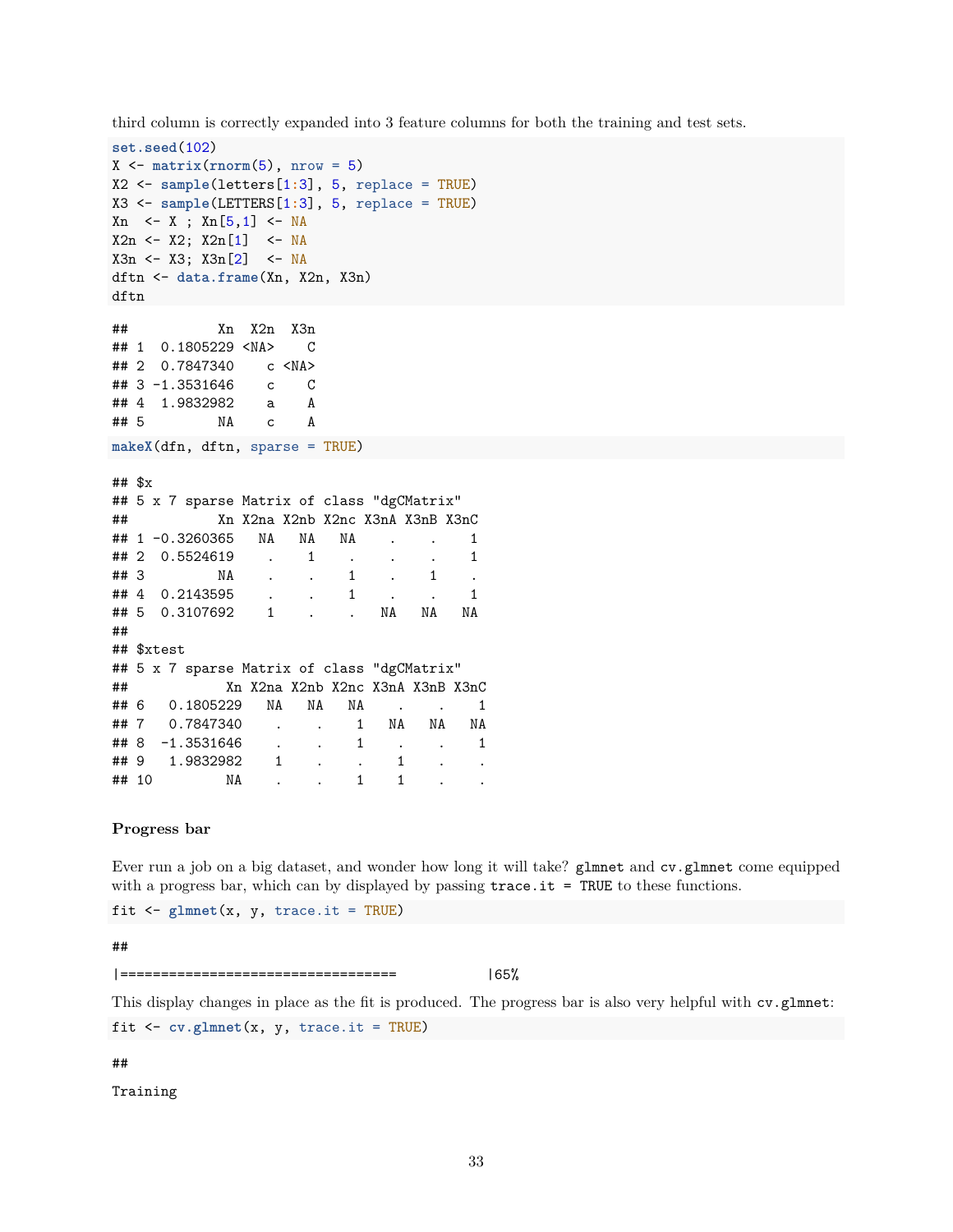|=============================================| 100% Fold: 1/10 |=============================================| 100% Fold: 2/10 |=============================================| 100% Fold: 3/10 |============================= | 70%

Tracing of the folds works a little differently when distributed computing is used.

If the user wants glmnet and cv.glmnet to always print the progress bar, this can be achieved (for a session) via a call to glmnet.control with the itrace argument:

**glmnet.control**(itrace = 1)

To reset it, one makes a similar call and sets itrace = 0.

# <span id="page-33-0"></span>**Appendix 0: Convergence Criteria**

Glmnet uses a convergence criterion that focuses not on coefficient change but rather the impact of the change on the fitted values, and hence the loss part of the objective. The net result is a weighted norm of the coefficient change vector.

For Gaussian models it uses the following. Suppose observation *i* has weight  $w_i$ . Let  $v_j$  be the (weighted) sum-of-squares for variable  $x_i$ :

$$
v_j = \sum_{i=1}^N w_i x_{ij}^2.
$$

If there is an intercept in the model, these  $x_j$  will be centered by the weighted mean, and hence this would be a weighted variance. After  $\hat{\beta}_j^o$  has been updated to  $\hat{\beta}_j^n$ , we compute  $\Delta_j = v_j(\hat{\beta}_j^o - \hat{\beta}_j^n)^2$ . After a complete cycle of coordinate descent, we look at  $\Delta_{max} = \max_j \Delta_j$ . Why this measure? We can write

$$
\Delta_j = \frac{1}{N} \sum_{i=1}^{N} w_j (x_{ij} \hat{\beta}_j^o - x_{ij} \hat{\beta}_j^n)^2,
$$

which measures the weighted sum of squares of changes in fitted values for this term. This measures the impact of the change in this coefficient on the fit. If the largest such change is negligible, we stop.

For logistic regression and other non-Gaussian models it is similar for the inner loop, only now the weights for each observation are more complex. For example, for logistic regression the weights are those that arise from the current Newton step, i.e.  $w_i^* = w_i \hat{p}_i (1 - \hat{p}_i)$ , where the  $\hat{p}_i$ 's are the fitted probabilities as we entered the current inner loop. The intuition is the same: it measures the impact of the coefficient change on the current weighted least squares loss, or quadratic approximation to the log-likelihood loss.

What about outer-loop convergence?

- If the argument family was a character string, we use the same measure, except now *β*ˆ*<sup>o</sup>* is the coefficient vector before we entered this inner loop, and *β*ˆ*<sup>n</sup>* the converged solution for this inner loop. Hence if this Newton step had no impact, we declare outer-loop convergence.
- If the argument family was a class "family" object, outer-loop convergence is determined by the change in the objective function value. If the fractional change in the objective function value is less than the epsnr control parameter, we declare outer-loop convergence. epsnr can be changed via a call to glmnet.control.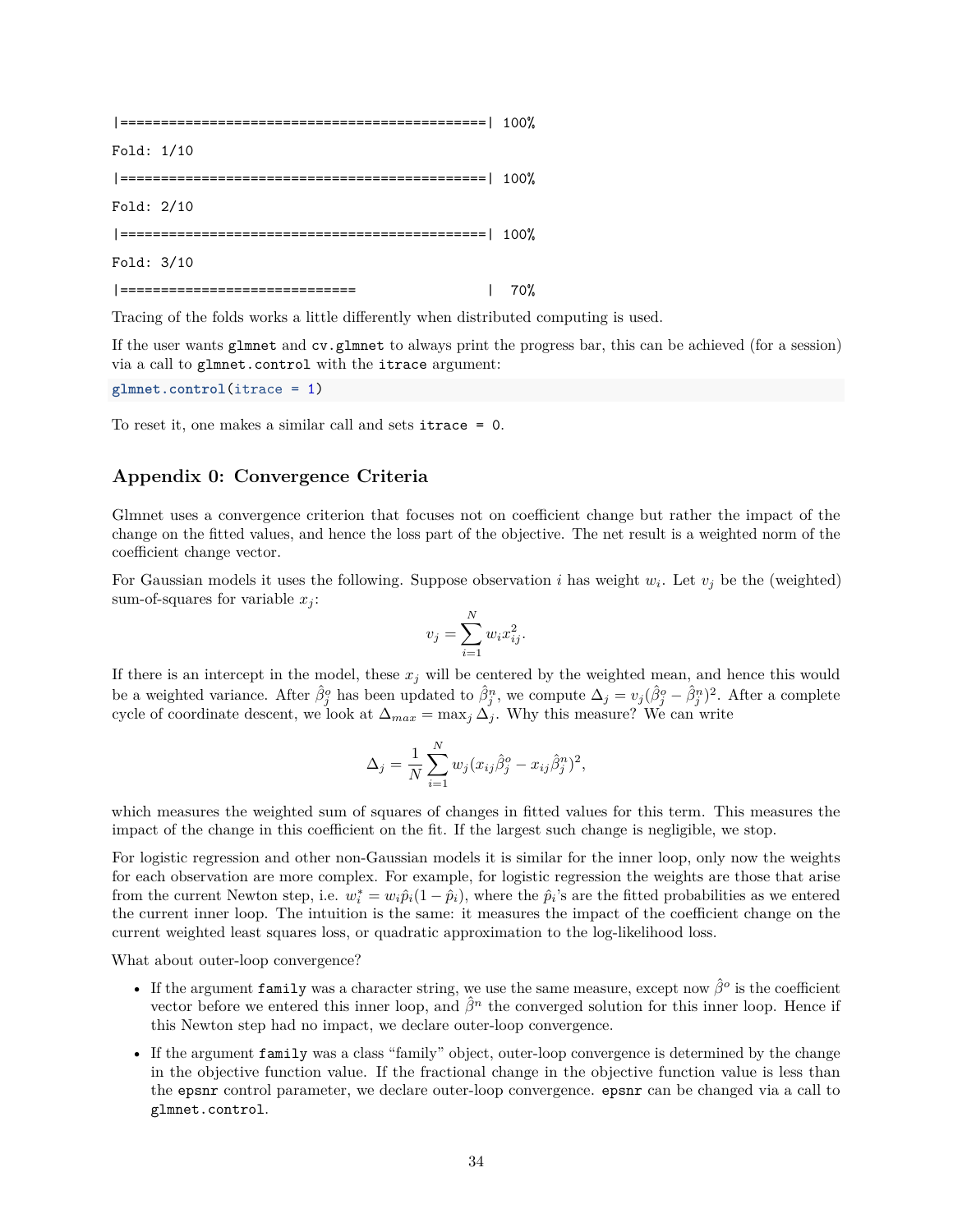# <span id="page-34-0"></span>**Appendix 1: Internal Parameters**

Our package has a set of internal parameters which control some aspects of the computation of the path. The *factory default* settings are expected to serve in most cases, and users do not need to make changes unless there are special requirements.

There are several parameters that users can change:

- fdev minimum fractional change in deviance for stopping path; factory default  $= 1.0$ e-5.
- devmax maximum fraction of explained deviance for stopping path; factory default  $= 0.999$ .
- eps minimum value of  $lambda.min.ratio$  (see g $lmnet$  documentation); factory default= 1.0e-6.
- big large floating point number; factory default  $= 9.9e35$ . Inf in definition of upper. limits is set to big.
- mnlam minimum number of path points (lambda values) allowed; factory default  $= 5$ .
- pmin minimum null probability for any class; factory default  $= 1.0e-5$ .
- exmx maximum allowed exponent; factory default  $= 250.0$ .
- prec convergence threshold for multi-response bounds adjustment solution; factory default  $= 1.0$ e-10.
- mxit maximum iterations for multi-response bounds adjustment solution; factory default  $= 100$ .
- epsnr: convergence threshold for the iteratively reweighted least squares loop (see "The family Argument for glmnet" vignette); factory default  $= 1e-08$ .
- mxitnr: maximum iterations for the iteratively reweighted least squares loop for each value of  $\lambda$  (see "The family Argument for glmnet" vignette); factory default  $= 25$ .
- factory If TRUE, reset all the parameters to the factory default; default is FALSE.

We illustrate how to change these control parameters through an example. Note that any changes made hold for the duration of the R session, or unless they are changed by the user with a subsequent call to glmnet.control.

```
data(QuickStartExample)
x <- QuickStartExample$x
y <- QuickStartExample$y
fit \leftarrow glmnet(x, y)length(fit$lambda) # number of lambda values fit
```
## [1] 67

We can change the minimum fractional change in deviance for stopping path and compare the results. By setting fdev to be larger than the default, we see that the computation stopped earlier in the path.

```
glmnet.control(fdev = 0.1)
fit \leftarrow glmnet(x, y)length(fit$lambda) # number of lambda values fit
```
#### ## [1] 11

Users can reset to the default settings with the following code:

**glmnet.control**(factory = TRUE)

To view current settings, call glmnet.control without any arguments:

**glmnet.control**()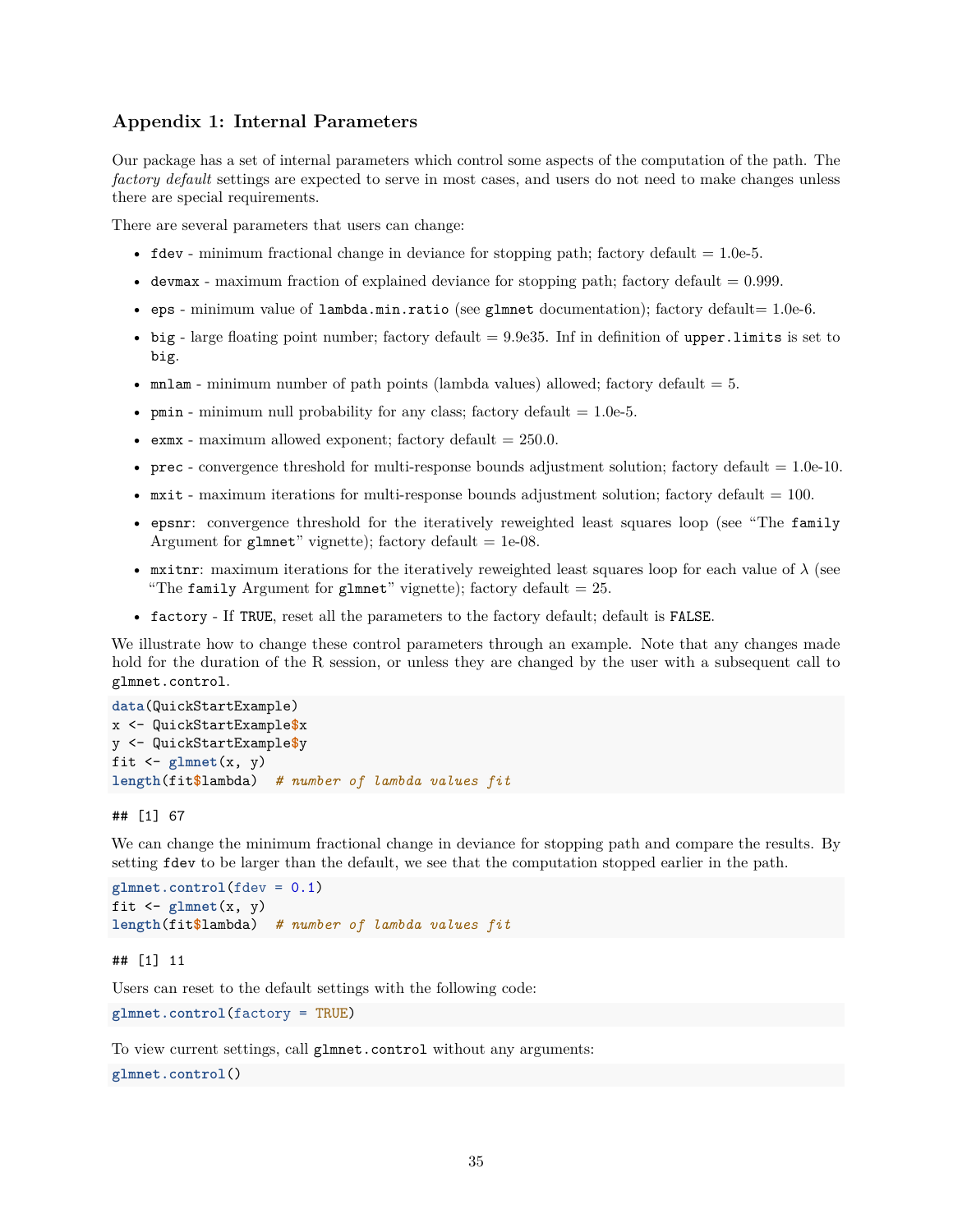```
## $fdev
## [1] 1e-05
##
## $eps
## [1] 1e-06
##
## $big
## [1] 9.9e+35
....
```
# <span id="page-35-0"></span>**Appendix 2: Comparison with Other Packages**

Some may want to use glmnet to solve the lasso or elastic net problem at a single *λ*. We compare here the solution by glmnet with other packages (such as CVX), and also as an illustration of parameter settings in this situation.

(**Warning**: Though such problems can be solved by glmnet, it is **not recommended** and is not the spirit of the package. glmnet fits the **entire** solution path for the lasso or elastic net problems efficiently with various techniques such as using warm starts and strong rules. Those advantages will disappear if the *λ* sequence is forced to be only one value.)

We illustrate with a typical example in linear models for the purpose of comparison. Given *X* and *Y* , we want to find *β* such that

$$
\min_{\beta} \|Y - X\beta\|_2^2 + \lambda_0 \|\beta\|_1,
$$

where, say,  $\lambda_0 = 8$ .

We first solve this using glmnet. Notice that there is no intercept term in the objective function, and the columns of *X* are not necessarily standardized. Corresponding parameters have to be set to make it work correctly. In addition, there is a  $1/(2n)$  factor before the quadratic term by default, so we need to adjust  $\lambda$ accordingly. For the purpose of comparison, we set thresh = 1e-20. However, this is not necessary in many practical applications.

np <- **dim**(x); n <- np[1]; p <-np[2] fit  $\leq$  glmnet(x, y, intercept = F, standardize = F,

We then extract the coefficients (with no intercept):

```
beta_glmnet <- as.matrix(predict(fit, type = "coefficients")[-1,])
```
lambda = 8 **/** (2 **\*** n), thresh = 1e-20)

Alternatively, a more stable and **strongly recommended** way to perform this task is to first fit the entire lasso or elastic net path without specifying lambda, but then provide the requested  $\lambda_0$  to a predict call to extract the corresponding coefficients. (Remember to set exact = TRUE in the predict call to get the exact solution. Otherwise, it will be approximated by linear interpolation.)

```
fit \leq glmnet(x, y, intercept = F, standardize = F, thresh = 1e-20)
beta_glmnet <- as.matrix(predict(fit, s = 8 / (2 * n),
                                 type = "coefficients",
                                 exact = TRUE, x = x, y = y[-1,])
```
Next, we use CVX, a general convex optimization solver, to solve this specific lasso problem. CVX is implemented in the CVXR package on CRAN.

**library**(CVXR) beta <- **Variable**(p)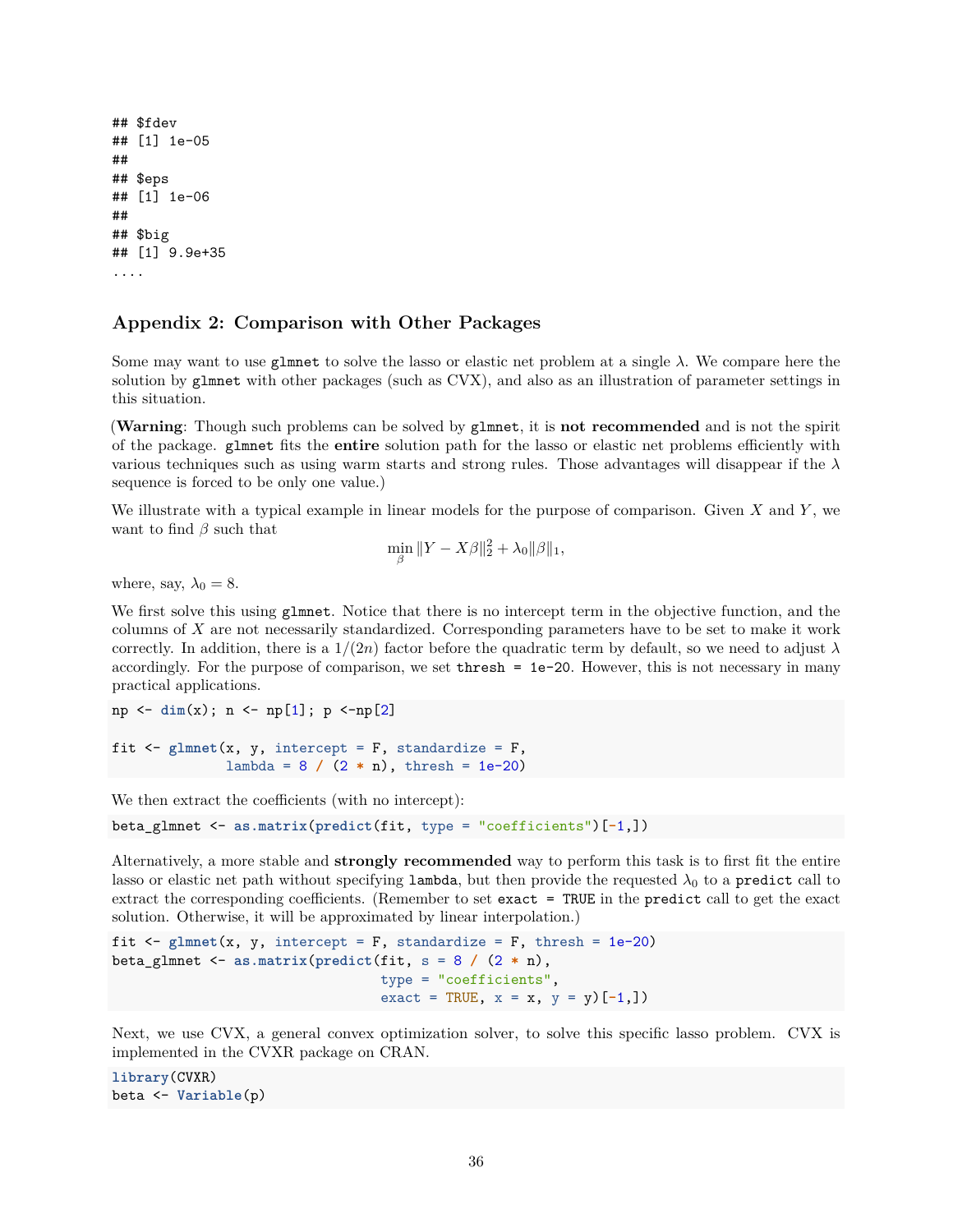```
loss <- sum((y-x%*%beta)^2)/(2*n)
lassoPenalty <- function(beta,lambda)lambda*p_norm(beta,1)
obj <- loss + lassoPenalty(beta, lambda = 8/(2*n))
prob <- Problem(Minimize(obj))
result <- solve(prob)
beta_CVX <- result$getValue(beta)
```
For convenience, the results were saved in CVXResult.RData, and we simply load in the results.

```
data(CVXResults)
```
Finally, we solve the same problem with the lars package:

```
library(lars)
fit_lars <- lars(x, y, type = "lasso", intercept = F, normalize = F)
beta_lars <- predict(fit_lars, s = 8 / 2, type = "coefficients",
                     mode = "lambda")$coefficients
```
The results are listed below up to 6 decimal digits (due to convergence thresholds). We see that all three packages give the same result.

```
cmp <- round(cbind(beta_glmnet, beta_lars, beta_CVX), digits = 6)
colnames(cmp) <- c("beta_glmnet", "beta_lars", "beta_CVX")
cmp
```

```
## beta_glmnet beta_lars beta_CVX
## V1 1.389118 1.389118 1.389118
## V2 0.007991 0.007991 0.007991
## V3 0.731234 0.731234 0.731234
## V4 0.031119 0.031119 0.031119
## V5 -0.866793 -0.866793 -0.866793
## V6 0.564867 0.564867 0.564867
## V7 0.069678 0.069678 0.069678
## V8 0.358346 0.358346 0.358346
## V9 0.000000 0.000000 0.000000
## V10 0.070565 0.070565 0.070565
## V11 0.173464 0.173464 0.173464
## V12 -0.027472 -0.027472 -0.027472
## V13 -0.017960 -0.017960 -0.017960
## V14 -1.138053 -1.138053 -1.138053
## V15 -0.070990 -0.070990 -0.070990
## V16 0.000000 0.000000 0.000000
## V17 0.000000 0.000000 0.000000
## V18 0.000000 0.000000 0.000000
## V19 0.000000 0.000000 0.000000
## V20 -1.097528 -1.097528 -1.097528
```
# <span id="page-36-0"></span>**References**

<span id="page-36-1"></span>Friedman, Jerome, Trevor Hastie, and Robert Tibshirani. 2010. "Regularization Paths for Generalized Linear Models via Coordinate Descent." *Journal of Statistical Software, Articles* 33 (1): 1–22. [https:](https://doi.org/10.18637/jss.v033.i01) [//doi.org/10.18637/jss.v033.i01.](https://doi.org/10.18637/jss.v033.i01)

<span id="page-36-2"></span>Simon, Noah, Jerome Friedman, and Trevor Hastie. 2013. "A Blockwise Descent Algorithm for Group-Penalized Multiresponse and Multinomial Regression."